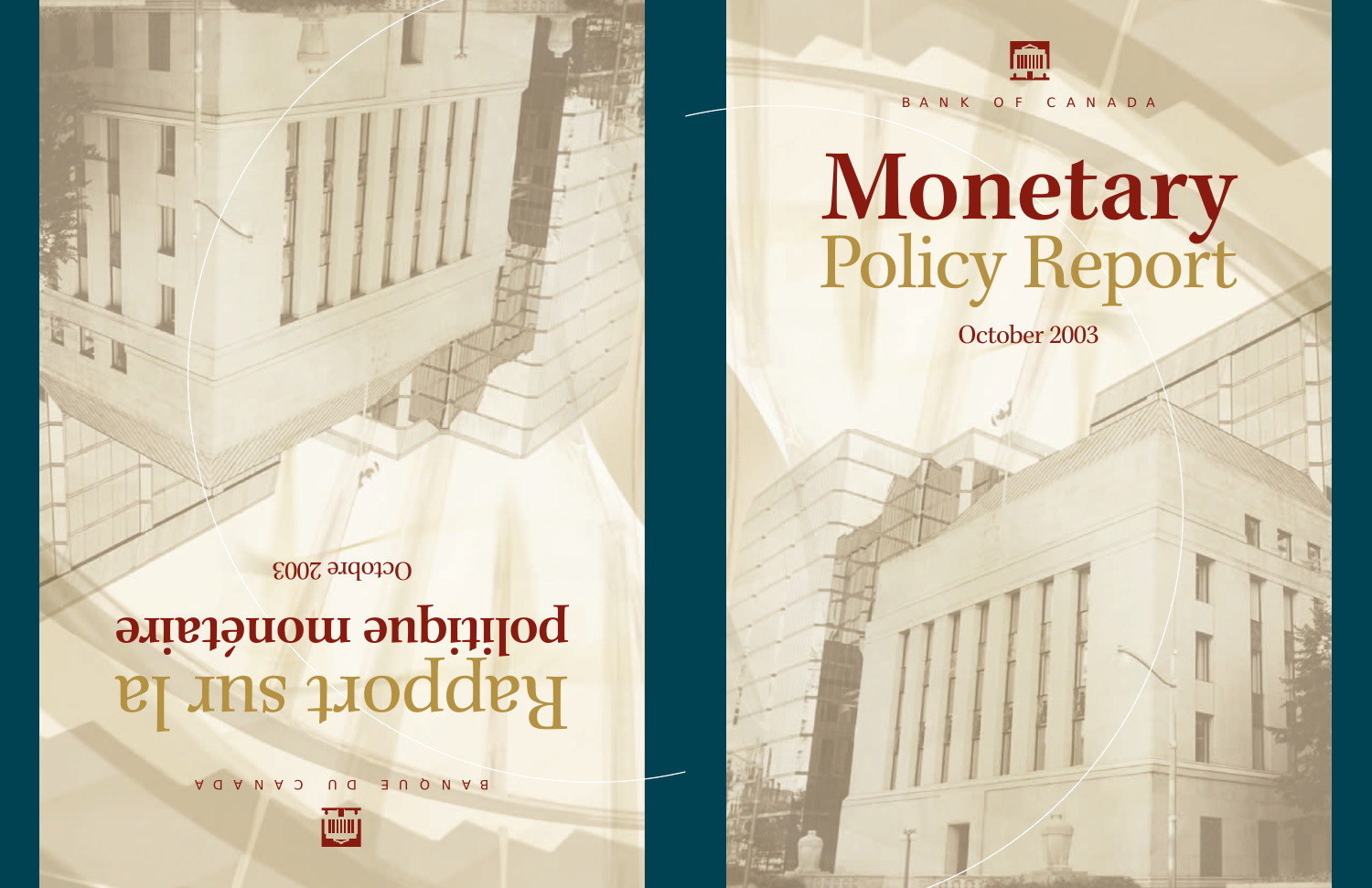## CANADA'S INFLATION-CONTROL STRATEGY

#### **Inflation control and the economy**

- Inflation control is not an end in itself; it is the means whereby monetary policy contributes to solid economic performance.
- Low inflation allows the economy to function more effectively. This contributes to better economic growth over time and works to moderate cyclical fluctuations in output and employment.

#### **The monetary policy instrument**

- Announcements regarding the Bank's policy instrument—the target overnight interest rate—take place, under normal circumstances, on eight prespecified dates during the year.
- In setting a target for the overnight rate, the Bank of Canada influences short-term interest rates to achieve a rate of monetary expansion consistent with the inflation-control target. The transmission mechanism is complex and involves long and variable lags—the impact on inflation from changes in policy rates is usually spread over six to eight quarters.

#### **The targets**

• In February 1991, the federal government and the Bank of Canada jointly announced a series of targets for reducing total CPI inflation to the midpoint of a range of 1 to 3 per cent by the end of 1995. That inflation-control target range was extended a number of times, most recently in May 2001, in this last case to the end of 2006. Monetary policy will continue to aim at keeping future inflation at the 2 per cent target midpoint of this range, both to maximize the likelihood that inflation stays within the target range and to increase the predictability of inflation over the longer term (Crawford 2001).

#### **Monitoring inflation**

In the short run, a good deal of movement in the CPI is caused by transitory fluctuations in the prices of such volatile components as fruit and gasoline, as well as by changes in indirect taxes. For this reason, the Bank focuses on a *core* measure of CPI inflation that excludes the eight most volatile components of the CPI and adjusts the remaining components to remove the effect of changes in indirect taxes. Core inflation also tends to be a better predictor of future changes in the total CPI than does the recent history of CPI inflation (Macklem 2001).

> *Bank of Canada 234 Wellington Street Ottawa, Ontario K1A 0G9*

 $5111$ <br>CN ISSN 1201-8783 Printed in Canada on recycled paper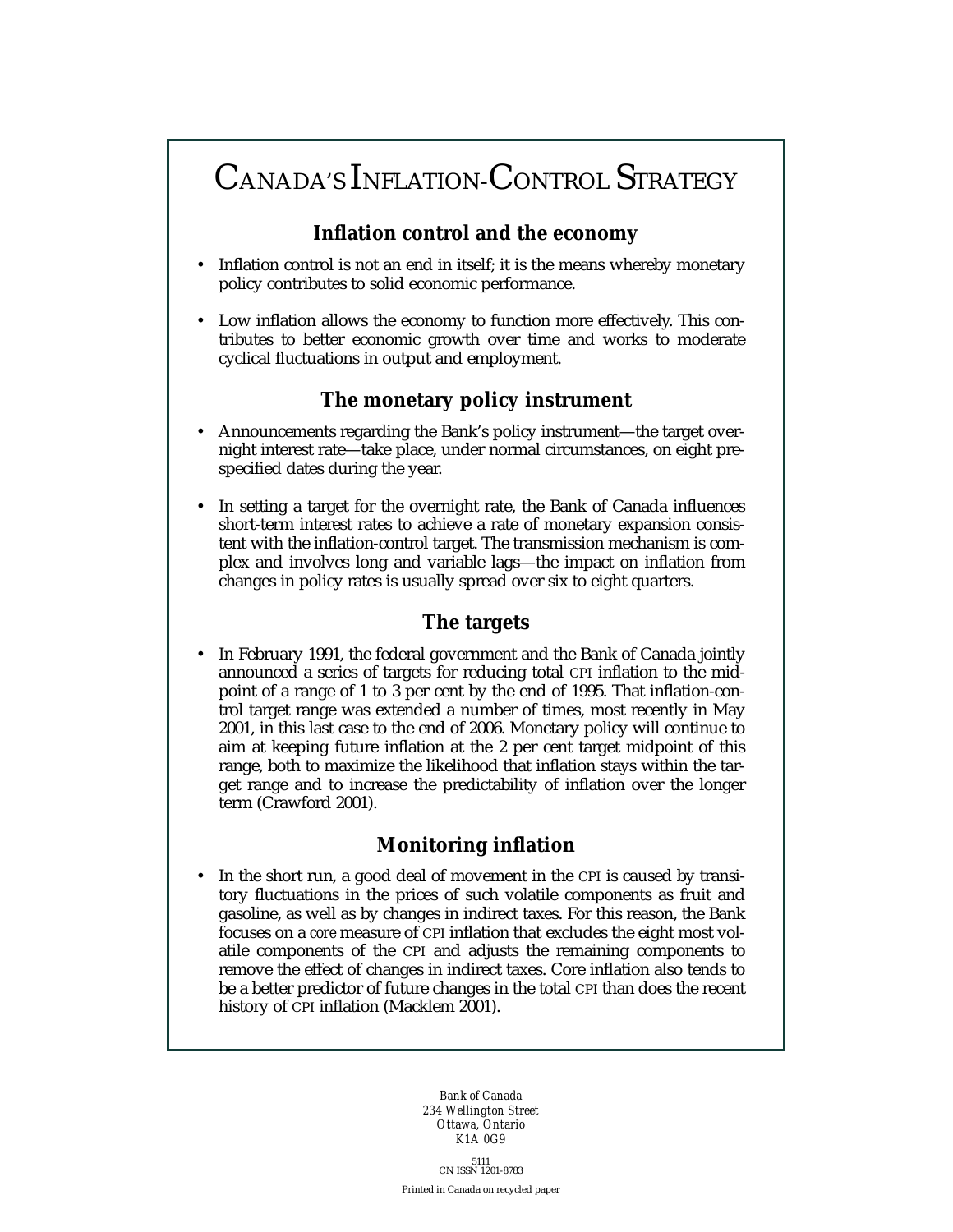

## MONETARY POLICY REPORT

**— October 2003 —**

*This is a report of the Governing Council of the Bank of Canada: David Dodge, Paul Jenkins, Sheryl Kennedy, Pierre Duguay, David Longworth, and Mark Carney.*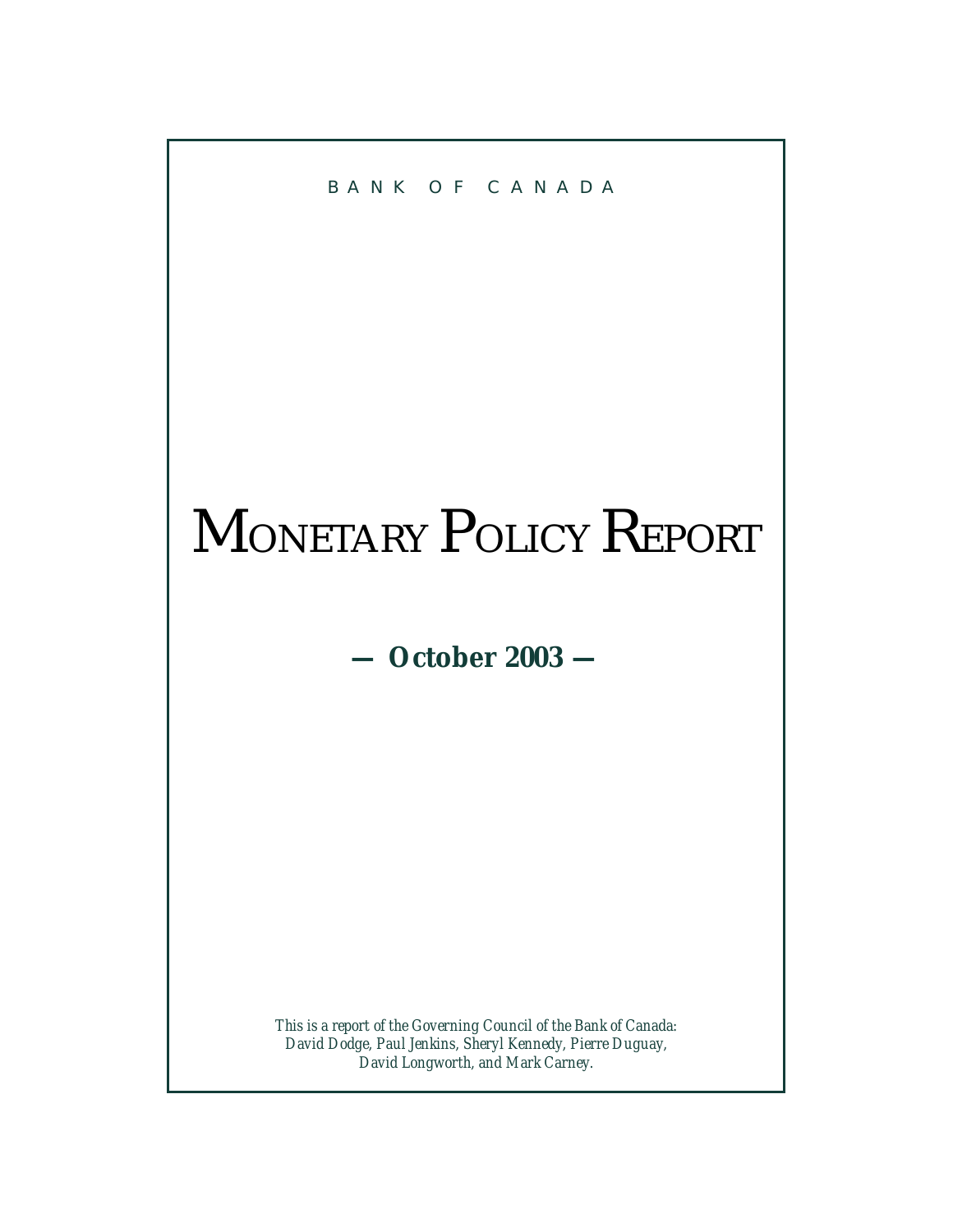No one can predict what kind of shocks our economy will face in the future, but we know that shocks will occur. What's important is that we have a robust economic and financial framework that allows us to deal with those disturbances and to seize opportunities as they arise. It is that strong framework that gives businesses and investors the confidence to take risks and to innovate.

David Dodge

*Governor, Bank of Canada 10 September 2003*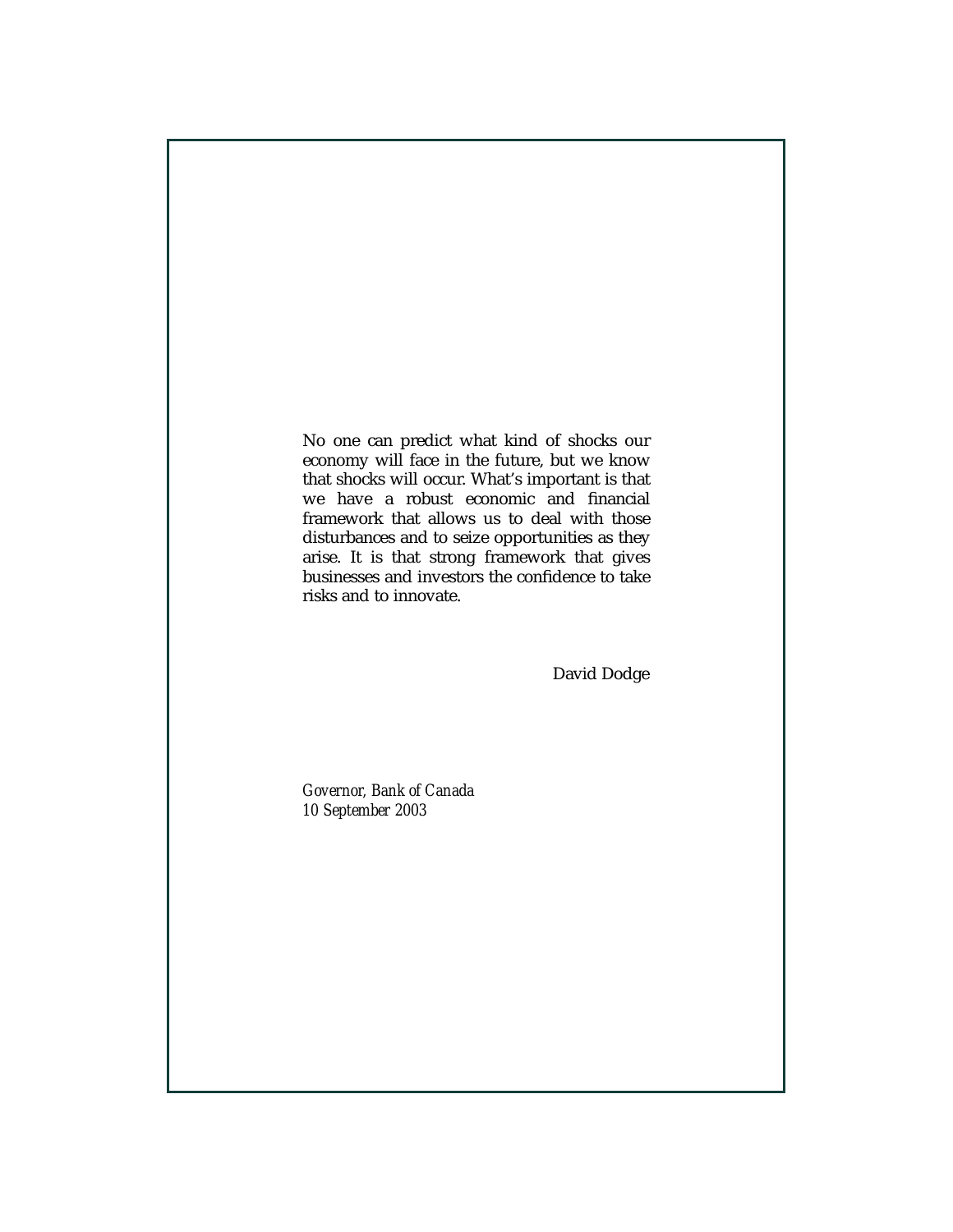## **CONTENTS**

| 2. Recent Developments in Inflation 7                                                                                                                                                                                                                          |
|----------------------------------------------------------------------------------------------------------------------------------------------------------------------------------------------------------------------------------------------------------------|
| Inflation and the 2 per cent target 7<br>Factors at work on inflation 10                                                                                                                                                                                       |
| 3. Financial Developments 16                                                                                                                                                                                                                                   |
| 4. The Outlook for Inflation 21                                                                                                                                                                                                                                |
| International background 21<br>Global imbalances 22<br>Aggregate demand and supply in Canada 23<br>Measures of inflation expectations 25<br>Other factors affecting inflation 26<br>Implications of money growth for inflation. . 27<br>Inflation projection28 |
| Bibliography 30                                                                                                                                                                                                                                                |
| <b>Technical Boxes</b>                                                                                                                                                                                                                                         |
| <b>Estimated Economic Impact of Recent</b><br>1.<br><b>Recent Developments in</b><br>2.<br>Long-Term Interest Rates20<br>The Sectoral Impacts of an<br>3.                                                                                                      |
| Appreciating Canadian Dollar 24                                                                                                                                                                                                                                |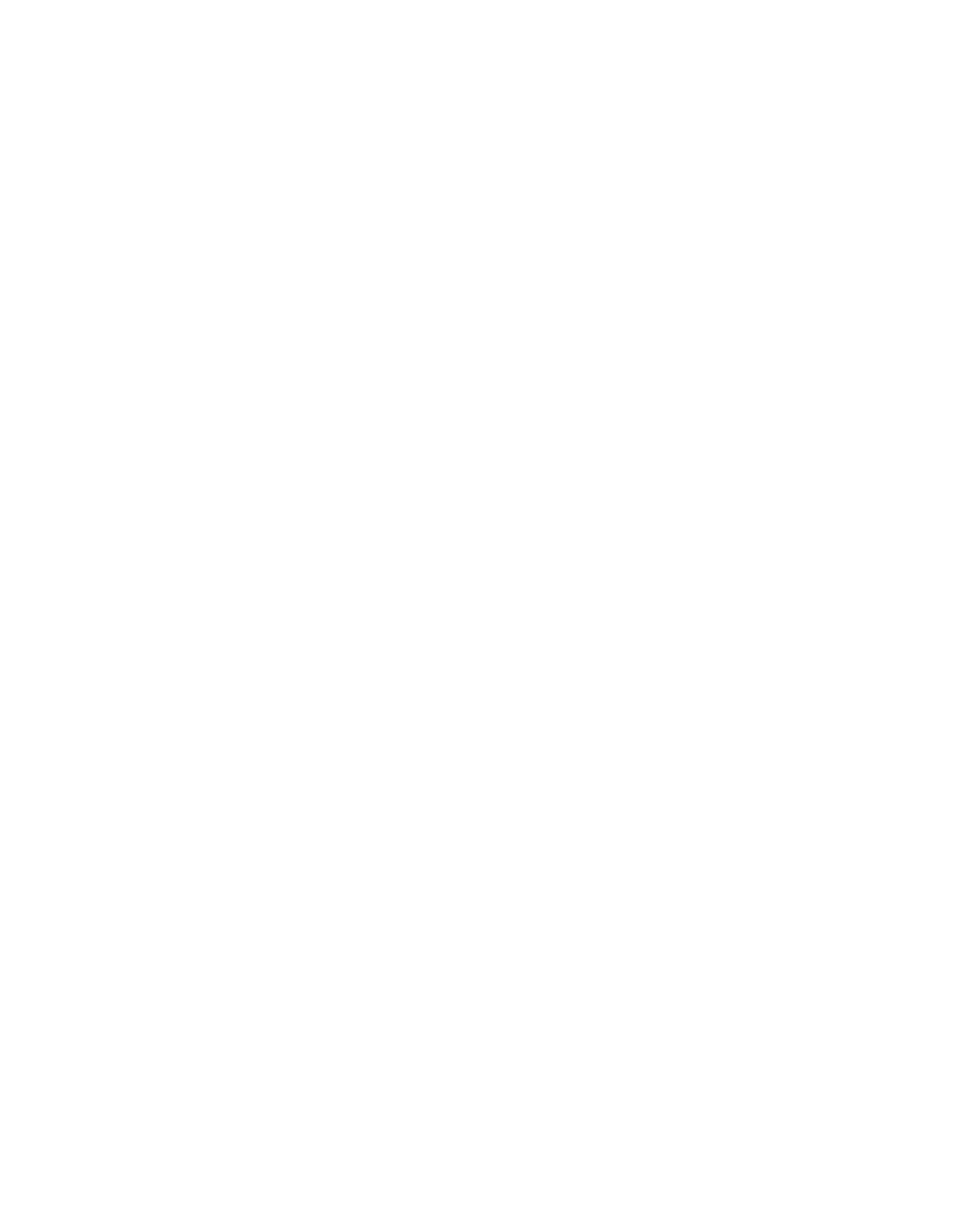## 1. OVERVIEW

In the April *Monetary Policy Report*, the Bank noted that inflation was well above its 2 per cent target and that short-term inflation expectations had edged up. Although inflation was being pushed up by special factors, particularly insurance premiums and energy costs, there were also signs that strong domestic demand was working to broaden price pressures. In April, we projected that Canadian economic growth would average 2 1/2 per cent in the first three quarters of the year and that core inflation would fall to 2 per cent by early 2004.

As it turns out, growth has been weaker than expected and is now likely to average just over 1 1/2 per cent in the first three quarters of the year. So the Bank now estimates that there is more slack in the economy than was projected in April. Moreover, the decline in core inflation occurred earlier, and has been more pronounced, than we had projected. As well, virtually all measures of inflation expectations have decreased since April.

This drop in core inflation reflected several unforeseen developments over the last six months. These include broad-based weakness in the prices of goods, such as automobiles and clothing, substantial reductions in the prices of tourism-related services owing to the outbreak of severe acute respiratory syndrome (SARS), and a slightly faster easing of pressures from insurance premiums. The substantial fall in the value of the U.S. dollar added to the weakness in goods prices in Canada. The Canadian dollar has averaged 72 1/2 cents U.S. since the July *Monetary Policy Report Update*, a sharp increase from the 69-cent level reached at the time of the April *Report*.

It now appears that core inflation will stay below 2 per cent until mid-2005, reflecting the excess supply in the economy, more moderate rises in insurance premiums, and the remaining impact of the past appreciation of the Canadian dollar.

Against this background, the Bank has reduced its target for the overnight rate by a total of 50 basis points since the April *Report*, bringing it to 2.75 per cent (Chart 1). This action was taken to support a return to levels of economic activity consistent with an overall balance between supply and demand, with the aim of bringing inflation back to the 2 per cent target over the medium term.

Despite a weak second quarter and additional third-quarter shocks, such as the power blackout in Ontario, there have been a **Developments in the target for the overnight rate since the April** *Report***:**

3 June — no change

15 July — down 25 basis points to 3.00 per cent

3 Sept. — down 25 basis points to 2.75 per cent

15 Oct. — no change

*This report includes information received up to the fixed announcement date on 15 October 2003.*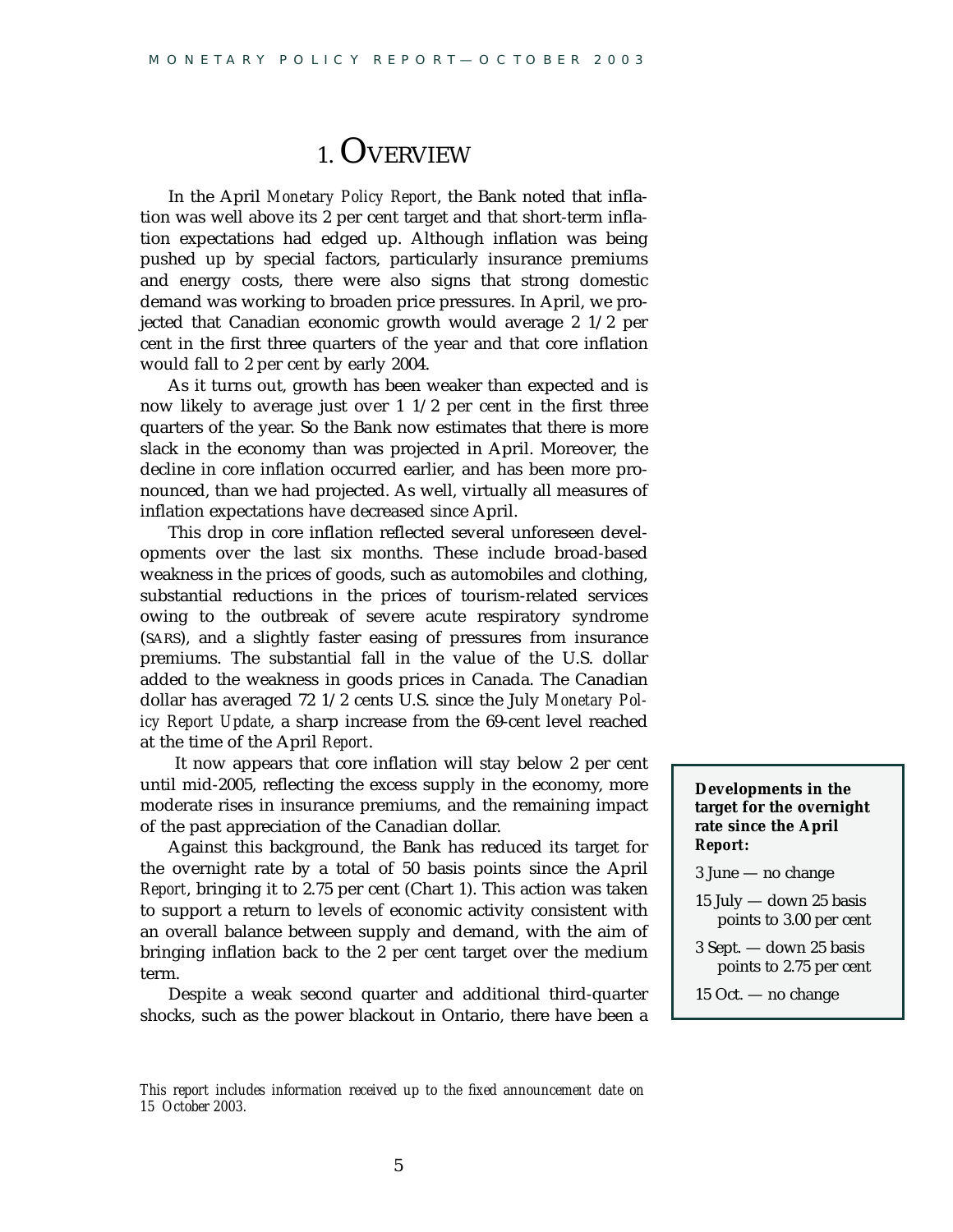

number of encouraging developments. Growth in final domestic demand has remained robust, and the adverse effects of some of the recent shocks are beginning to dissipate. The inventory adjustment, which began earlier this year, is largely complete. Global economic conditions have improved since the April *Report*, and recent data indicate that the anticipated recovery in the United States is taking place earlier and will be stronger than previously expected. Financial conditions are also supportive of growth.

The Bank continues to expect growth in the Canadian economy to strengthen during the fourth quarter of 2003 and through 2004. On balance, this expansion should be above the rate of potential growth, relying primarily on solid household spending and increased business investment. Stronger economic growth abroad should also boost foreign demand for Canadian goods and services, but this source of strength will be dampened by the higher value of the Canadian dollar.

There are risks to this outlook related to the timing and magnitude of global demand, price, and exchange rate adjustments to economic imbalances. In particular, there is uncertainty both about the likely changes in key global exchange rates and about their effect on the Canadian economy. There is also uncertainty about the sustainability of U.S. growth beyond mid-2004. The Bank will closely monitor and assess the implications of all these global adjustments for output and inflation in Canada.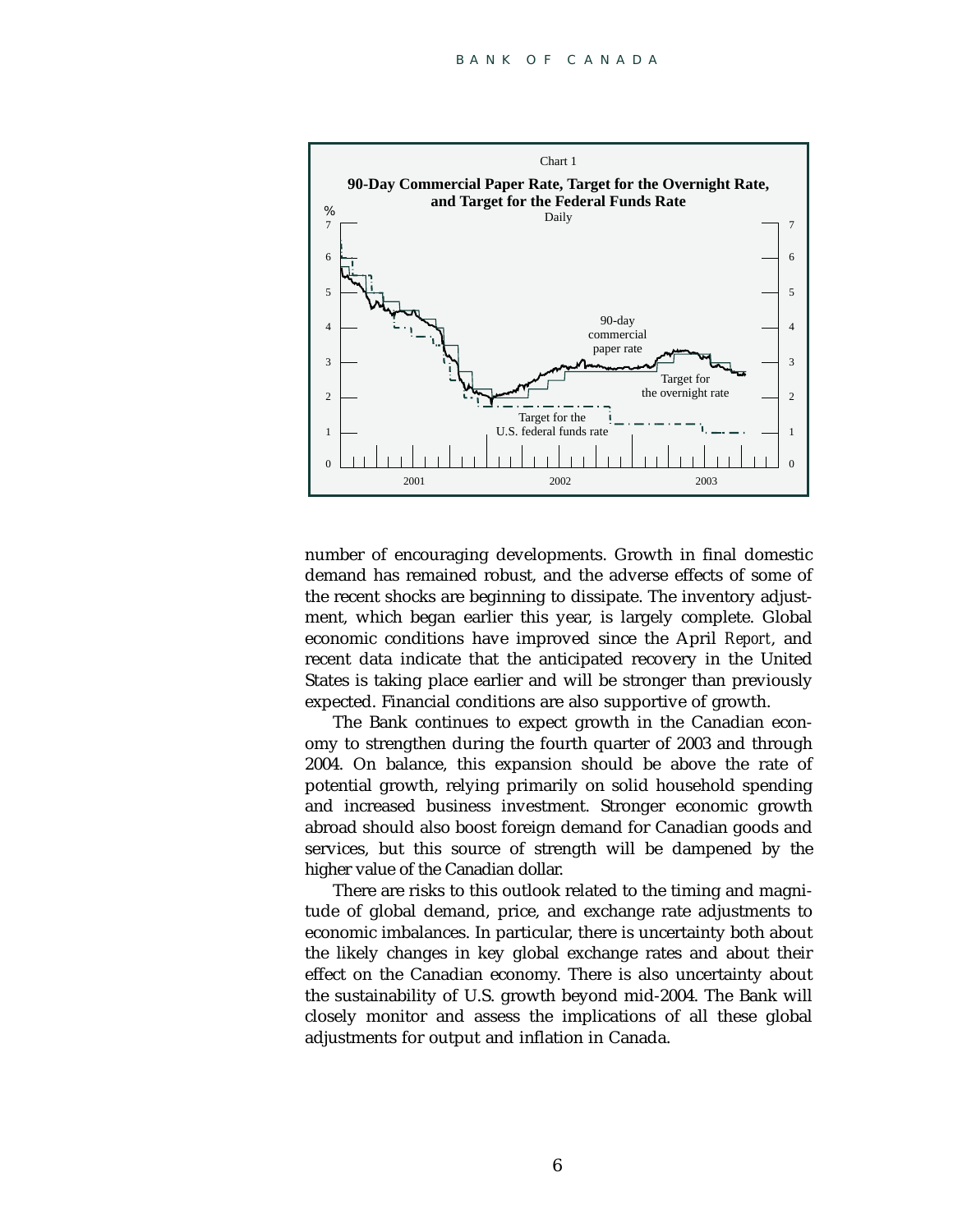## 2. RECENT DEVELOPMENTS IN INFLATION

Core CPI inflation has decreased considerably since February and in August was below the Bank's 2 per cent inflation-control target. The rate of increase in the total CPI has fallen even more markedly, reflecting lower year-to-year increases in the prices of gasoline and fuel oil.

#### **Inflation and the 2 per cent target**

Core CPI inflation has come down faster than was projected in either the April *Report* or the July *Update* (Chart 2).<sup>1</sup> The core rate was 1.5 per cent in August, down from 3.1 per cent last February. Other measures of the trend rate of inflation that the Bank follows closely have also decreased considerably and in August were very close to the core rate (Chart 3).

*Core inflation has decreased considerably since February* . . .



<sup>1.</sup> The core measure of inflation excludes the eight most volatile components of the CPI and adjusts the remaining components to remove the effect of changes in indirect taxes. The eight most volatile components are fruit, vegetables, gasoline, fuel oil, natural gas, intercity transportation, tobacco, and mortgage-interest costs.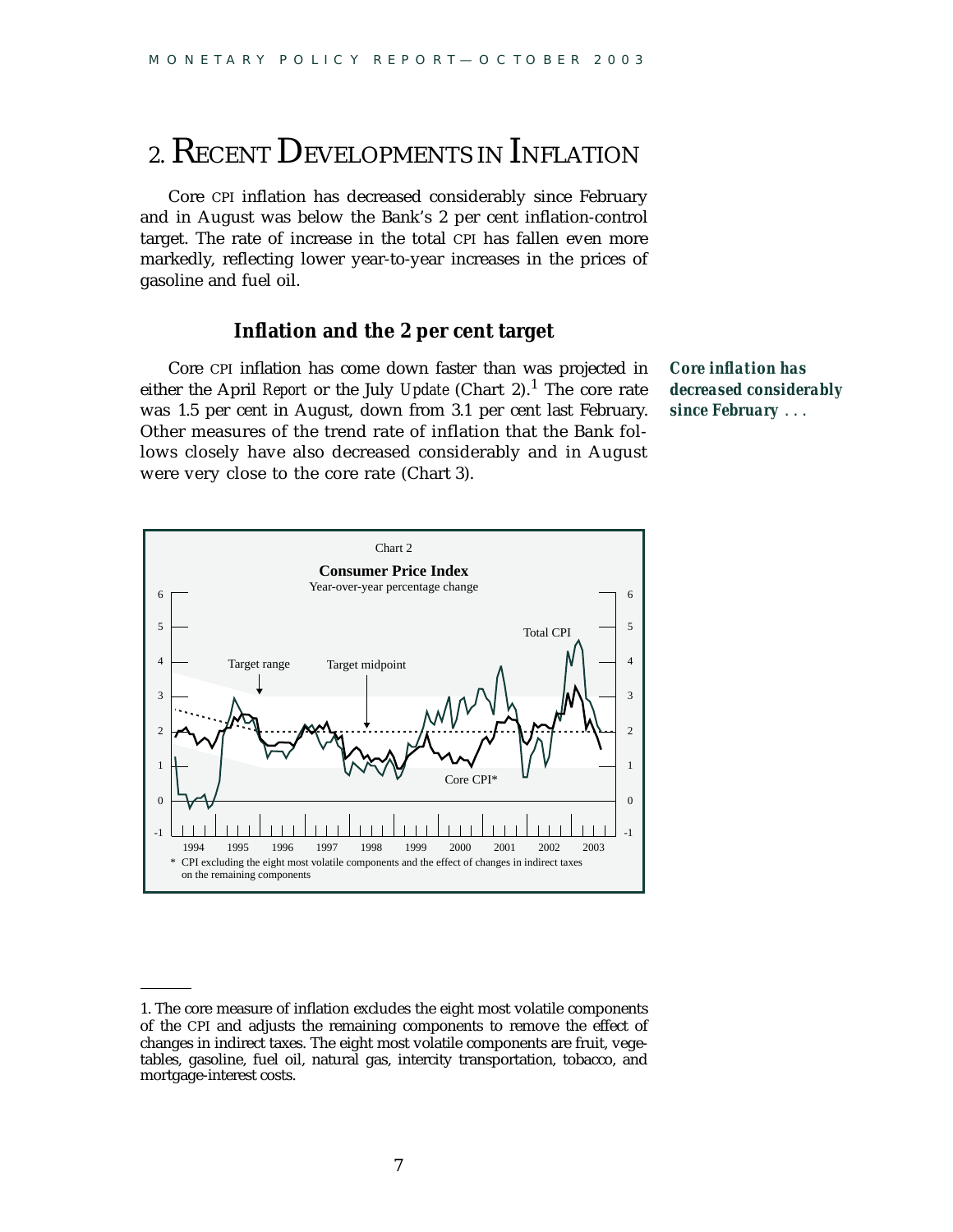

At the time of the April *Report*, both core and total CPI inflation were well above the 2 per cent target. While one-off factors had contributed importantly to high inflation, there was evidence that some of the price pressures stemmed from robust domestic demand. The core rate of inflation was projected to remain above 2 per cent through 2003 and to move down to the 2 per cent target by early 2004, as the effect of one-off factors (such as the earlier large increases in insurance premiums) diminished. In fact, the core rate fell sooner and by more than anticipated.

This surprisingly early and sharp drop in core inflation has reflected a combination of unanticipated developments over the last six months: broad-based weakness in the prices of many goods, the adverse economic effects of an outbreak of severe acute respiratory syndrome (SARS) and of an isolated case of bovine spongiform encephalopathy (BSE), and a slightly faster-thanexpected unwinding of the one-off factors.

The most important of these unexpected developments was the degree of weakness in the prices of many durable and semidurable goods, such as automobiles and clothing. The relative importance of the various factors behind this weakness is not entirely clear. Part of the downward pressure on these prices came from discounting by retailers in an effort to reduce an undesired inventory buildup. The downward pressures on import prices arising from declining world prices for many goods and from a rising Canadian dollar were also stronger than expected.

Substantial reductions in tourist spending, exacerbated by a temporary outbreak of SARS in the Greater Toronto Area, contributed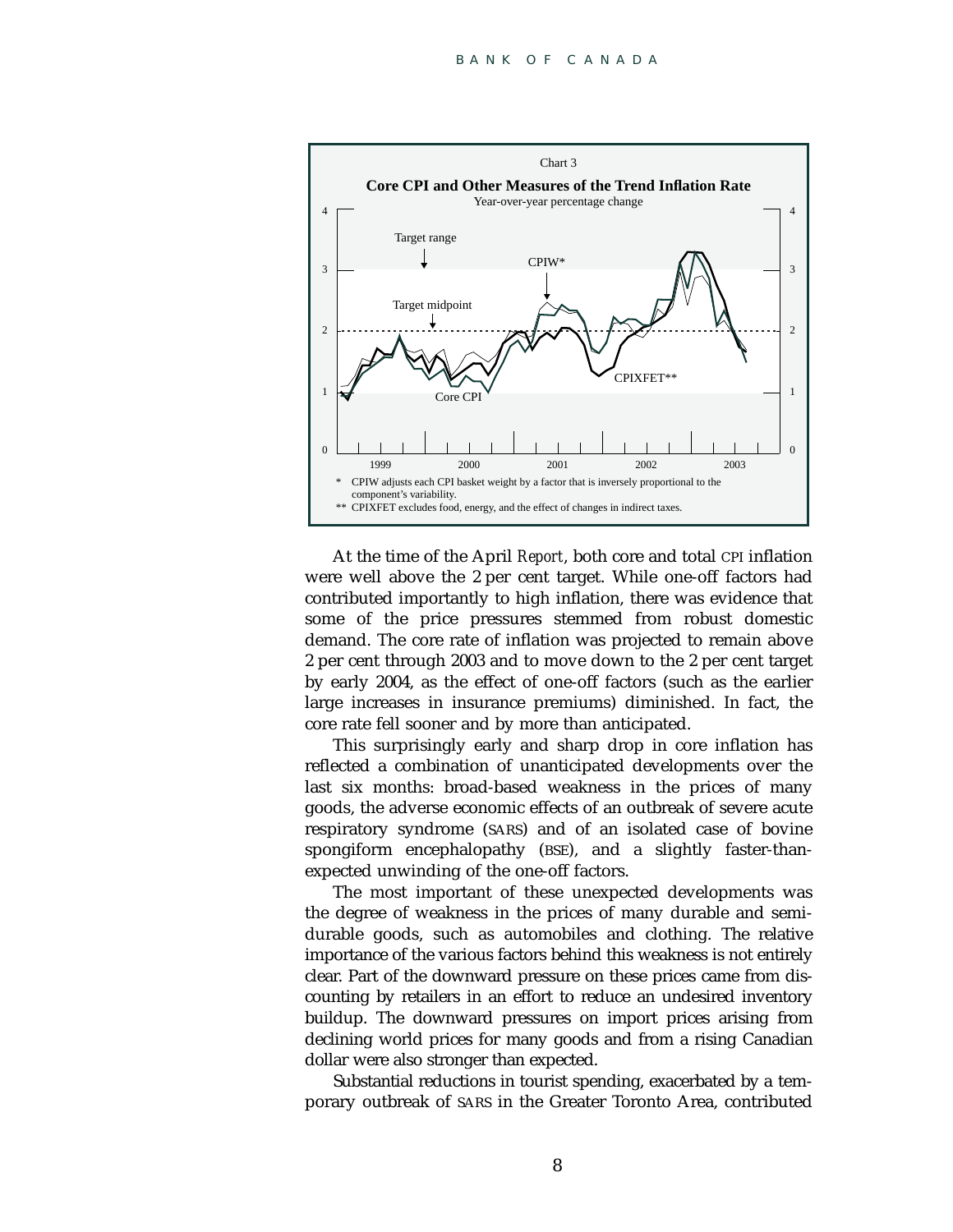to considerable cutbacks in the prices of related services. As the adverse effects of SARS gradually unwind, these prices should return to more normal levels. Beef prices in Canada (at both the producer and consumer level) have also weakened in recent months with the buildup of supplies following the imposition of trade restrictions on Canadian beef by the United States and other countries.

Prominent among the one-off factors affecting core inflation have been substantial increases in the premiums for both automobile and home insurance. Over the past six months, increases in auto insurance premiums have been slightly lower than anticipated.

The 12-month rate of increase in the total CPI was 2.0 per cent in August, down from 4.6 per cent in February. In addition to the factors acting to reduce the core rate, year-to-year increases in the consumer prices of gasoline and fuel oil have eased considerably since February. On balance, crude oil prices have decreased since mid-March, although by less than we had expected in the last *Report*.

In contrast, prices of non-energy commodities have continued to move up (Chart 4). Indications of robust Asian demand and strengthening U.S. economic growth contributed to gains in the prices of base metals, while a combination of production curtailments (exacerbated by the forest fires in British Columbia this summer) and continued strong housing demand helped to boost lumber prices.





9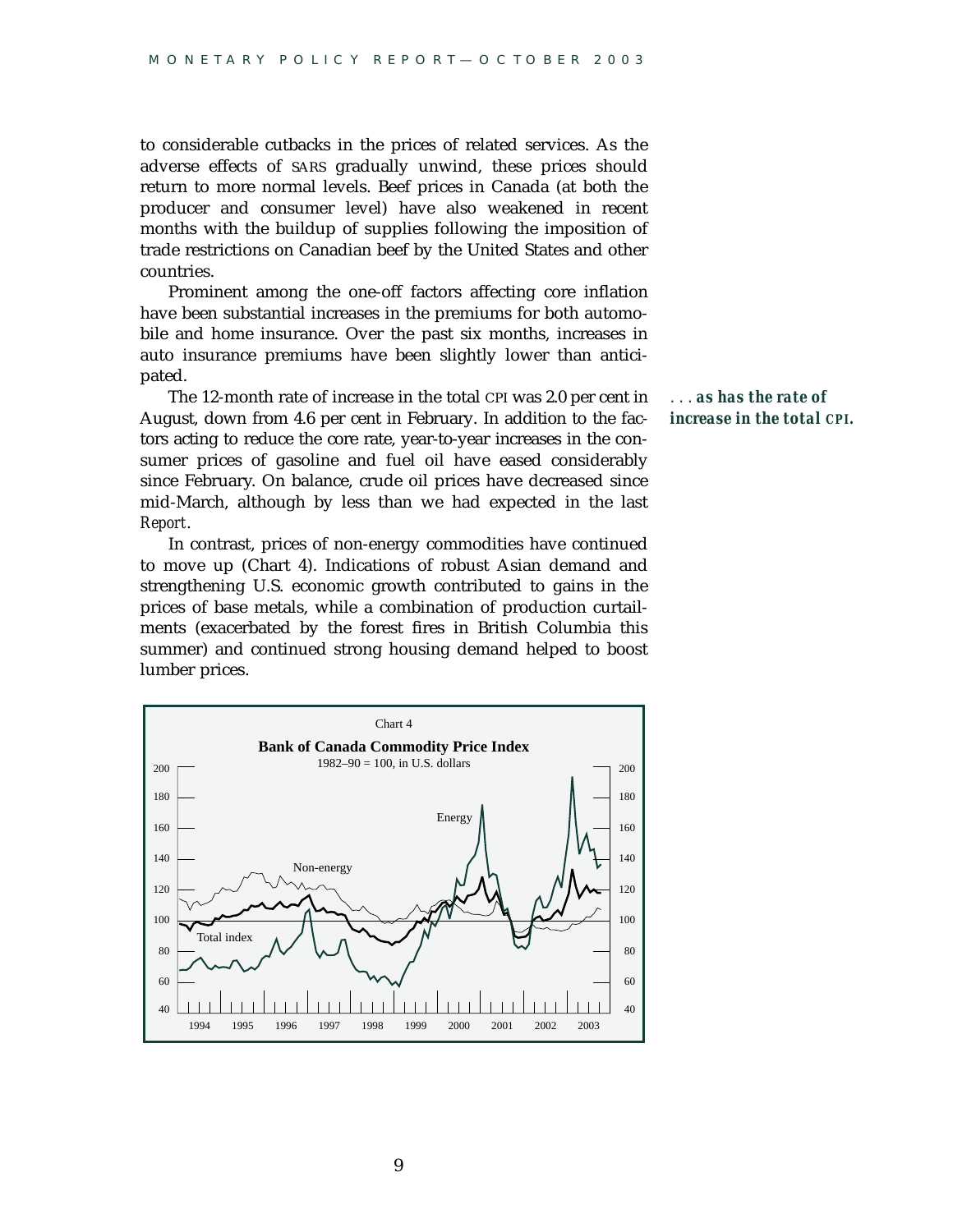#### **Factors at work on inflation**

#### Aggregate demand

Canada's real GDP advanced at a moderate pace in the first quarter of 2003 (Chart 5) but edged down at an annual rate of 0.3 per cent in the second quarter, a weaker result than had been expected in the last *Report*. <sup>2</sup> The most recent indicators for spending and activity suggest that economic growth resumed in the third quarter but remained slightly below potential at about 2 1/2 per cent.



#### . . . *as firms sharply cut their rates of inventory investment.*

An important factor behind the weakness of aggregate activity in the second quarter of 2003 was the unexpectedly sharp drop in inventory investment. After experiencing a considerable buildup of stocks early this year, retailers and wholesalers slashed their rates of inventory accumulation in the second quarter. A number of unusual shocks also acted to dampen economic activity in both the second and third quarters (Technical Box 1).

Nevertheless, a number of positive developments have provided underlying support to the economy. Growth in household spending has been robust, boosted by low interest rates (Chart 6). In particular, housing expenditures have remained strong, and housing prices have continued to increase. As well, capital spending by firms picked up in the first half of the year. A strengthening of the pace of economic expansion in the United States provided some support for Canada's exports.

*Canada's real GDP edged down in the second quarter* . . .

<sup>2.</sup> Statistics Canada reported that there was more uncertainty than usual about the second-quarter estimate because of the difficulty of valuing trade flows amid the exchange rate volatility.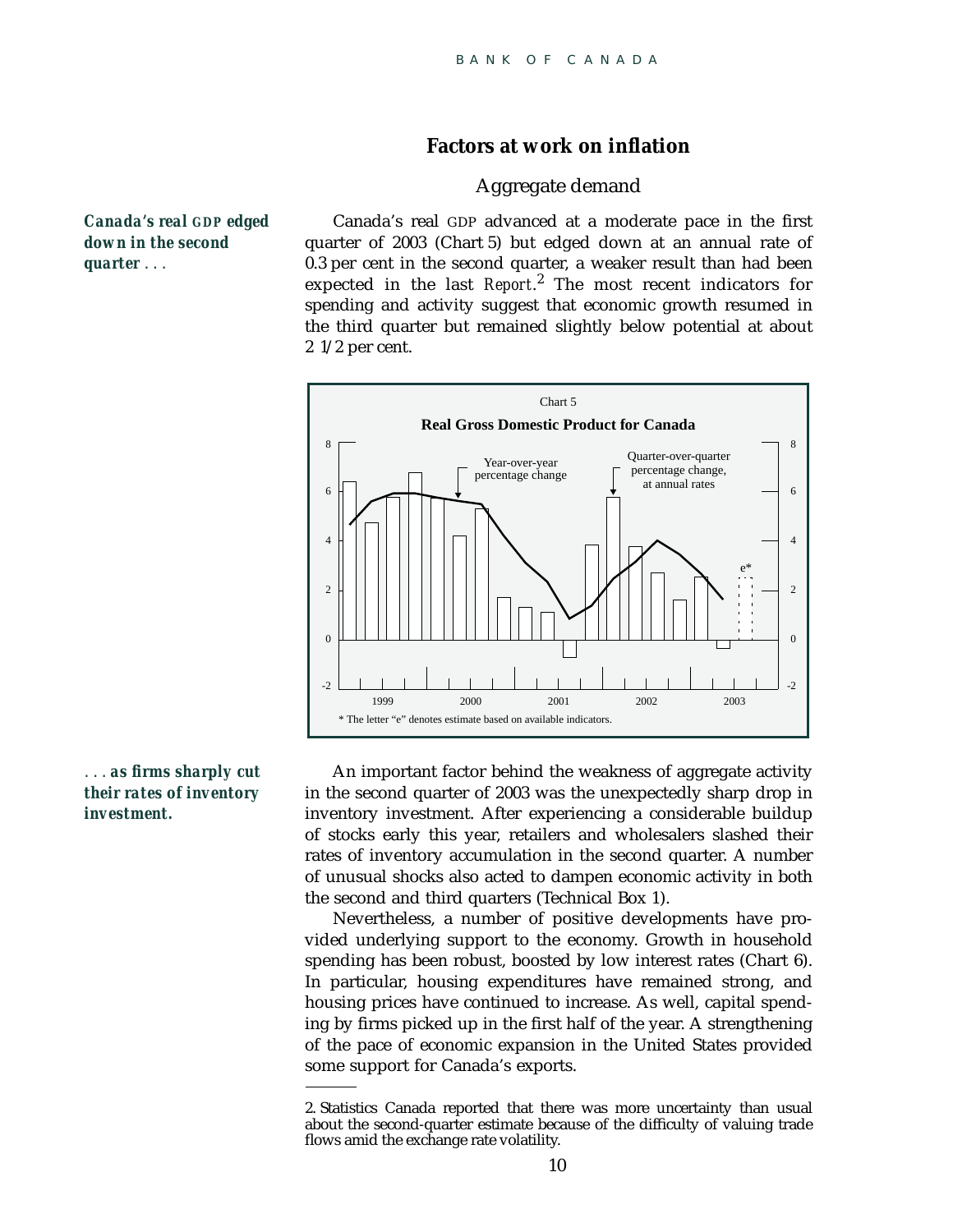#### Technical Box 1 **Estimated Economic Impact of Recent Unusual Shocks**

Several unusual and temporary shocks have hit the Canadian economy since last February. These include SARS, bovine spongiform encephalopathy (BSE), the Ontario electricity blackout, and the severe forest fire situation in British Columbia. Overall, the Bank estimates that growth (expressed quarterly at an annual rate) was reduced by about 0.7 percentage points in the second quarter and by about 0.6 percentage points in the third quarter, as a result of the direct effects of these events. We have not tried to quantify the indirect effects. Given the temporary nature of these shocks, growth is expected to rebound in the fourth quarter.

Although the first documented case of SARS appeared in Canada on 23 February, the economic impact was most severe in the second quarter. Growing fear of the contagious and sometimes fatal disease contributed importantly to a decline in spending on tourism. Several sectors were seriously affected, such as air transportation, hotel and other accommodation, entertainment, bars and restaurants, and car rentals. Although expenditures by foreign tourists remain weak, domestic tourist spending has already shown signs of reviving.

The discovery of one case of BSE in Alberta on 20 May precipitated the closure of international borders to imports of Canadian cattle, beef, and related products. The resulting sharp and immediate drop in beef slaughter, processing, and related activities, dampened GDP growth in the second and third quarters. The recent partial lifting of import bans on beef products should have a slight positive impact on growth in the fourth quarter, although the continued ban on international shipments of live cattle will likely have a more persistent adverse effect.

The blackout in Ontario on 14 August and the ensuing power restrictions through to 25 August caused a marked decline in production for a wide range of industries. The impact on GDP growth in the third quarter should be reversed in the fourth quarter, since production is expected to have returned to normal by then.

The recent forest fires in British Columbia have led to a drop in tourism spending and in logging and forestry activities in the region. In the near term, this should be roughly offset by increased government spending on fire fighting and reconstruction. However, there could be a small adverse effect on activity in British Columbia's forestry industry over the longer term as a result of the loss of timber resources.

The combined negative impact of the shocks would be larger if they were to seriously erode consumer and business confidence. To date, however, indicators suggest that there has been little change, overall, in confidence.

| <b>Estimated Impact on Real GDP Growth</b><br>(Quarter-over-quarter percentage change at an annual rate) |         |         |         |  |  |  |
|----------------------------------------------------------------------------------------------------------|---------|---------|---------|--|--|--|
|                                                                                                          | 2003Q2  | 2003Q3  | 2003Q4  |  |  |  |
| <b>SARS</b>                                                                                              | $-0.60$ | $+0.15$ | $+0.25$ |  |  |  |
| <b>BSE</b>                                                                                               | $-0.10$ | $-0.30$ | $+0.10$ |  |  |  |
| Ontario power outage                                                                                     |         | $-0.40$ | $+0.40$ |  |  |  |
| Total                                                                                                    | $-0.70$ | $-0.55$ | $+0.75$ |  |  |  |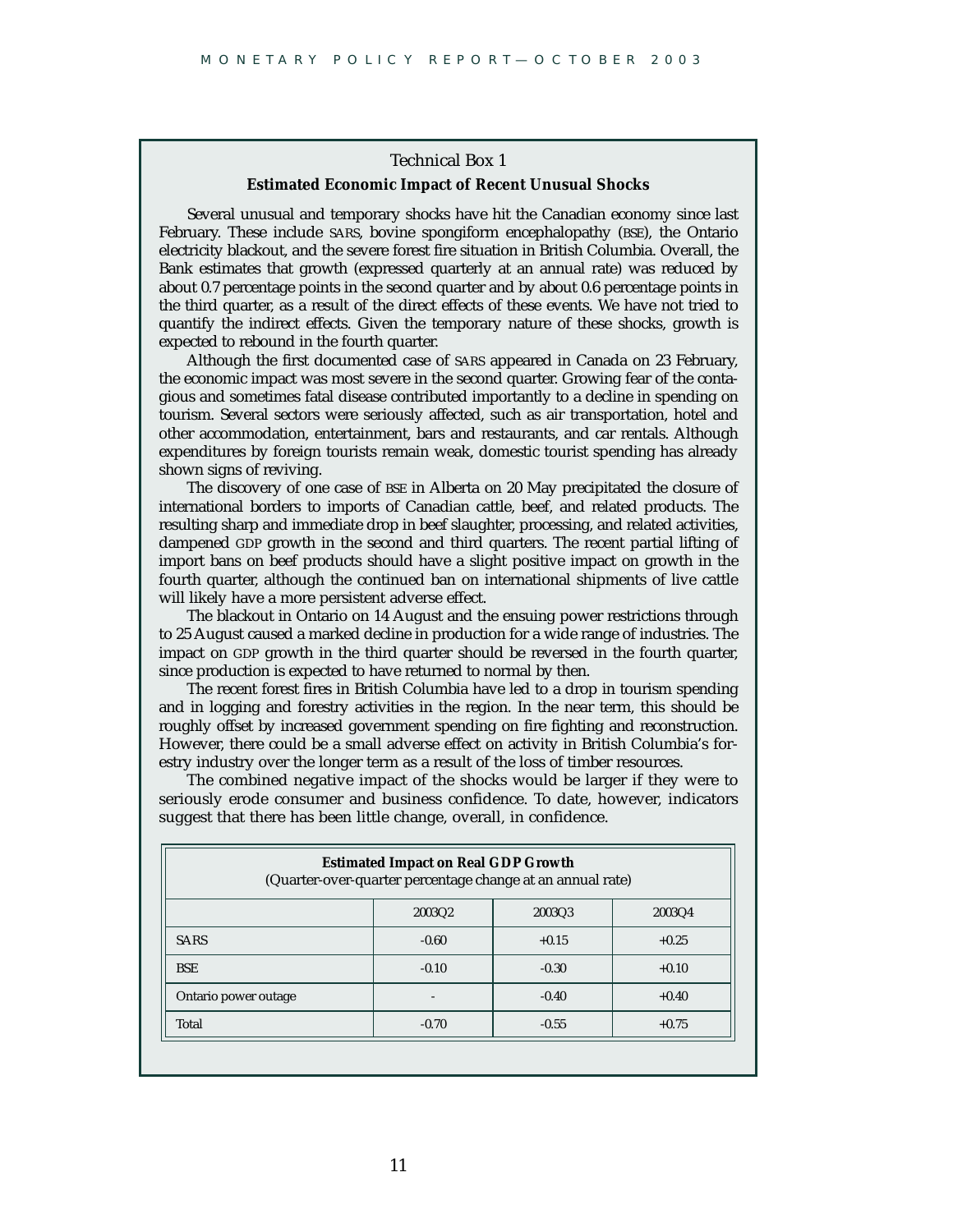

Economic activity in the United States gathered momentum in the second quarter of this year owing to solid gains in household and business spending, as well as a sharp increase in federal defence outlays (Chart 7). Recent data suggest that both consumption and investment are continuing to rise at a robust pace, supported by the easing in monetary and fiscal policy and a reduction in uncertainty. Thus, the near-term outlook has improved substantially since the last *Report*. Real GDP growth is expected to be around 5 3/4 per cent in the third quarter.

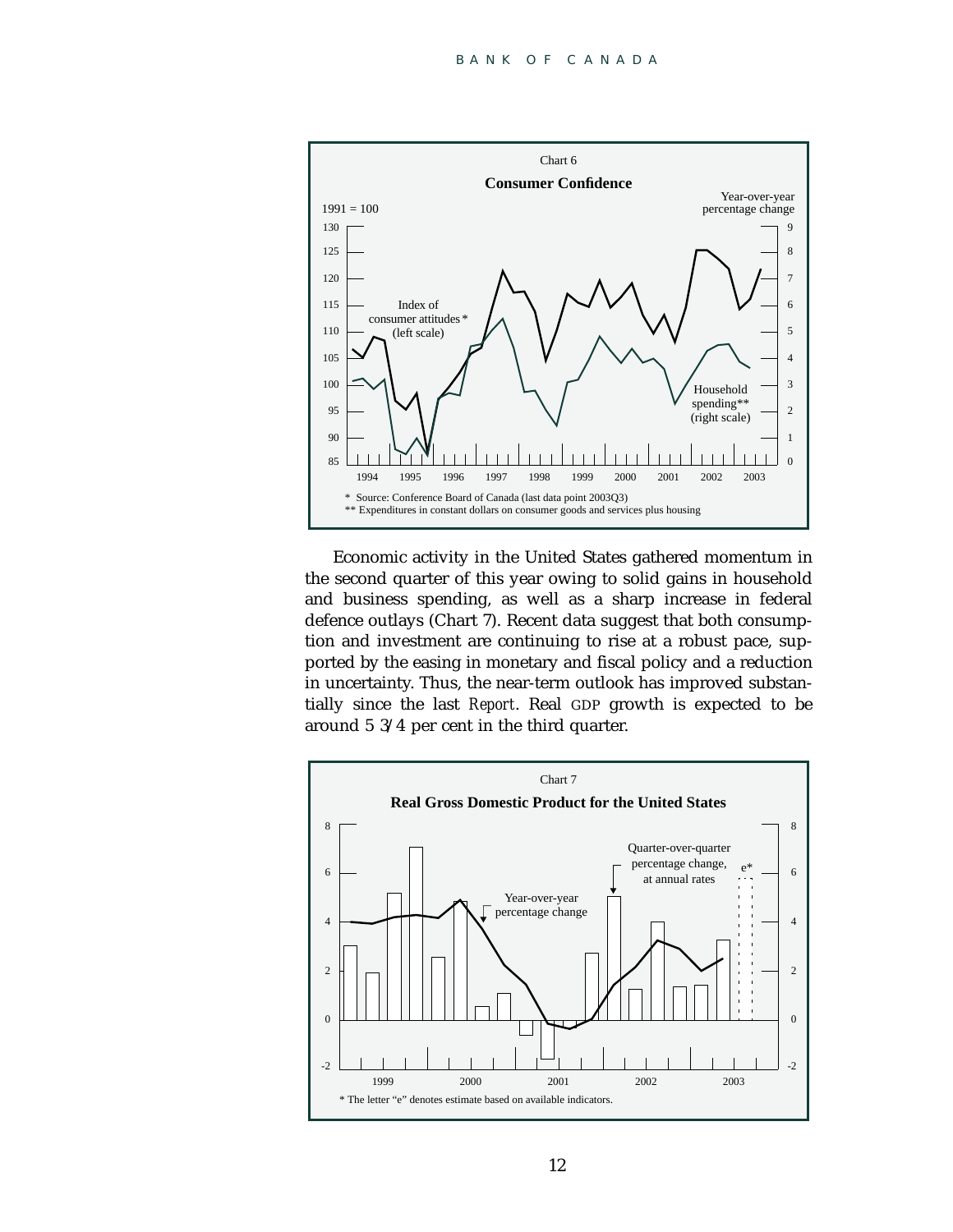#### Estimated pressures on capacity

The Bank's conventional measures of potential output and the output gap indicate that the level of economic activity fell below production capacity in the second and third quarters of this year (Chart 8).

Several indicators are consistent with the view that slack has developed since early 2003. Capacity utilization in the non-farm, goods-producing sector eased in the second quarter of 2003. The unemployment rate has risen, and, in the regular survey conducted by the Bank's regional offices, the proportion of firms reporting labour shortages has fallen below its average of the last four years. The relatively low rates of wage increases are further evidence of excess supply in labour markets. And measures of the trend rate of inflation have been lower than expected.

On balance, it is the Bank's view that the economy is currently operating with somewhat more slack than its conventional measure of the output gap would suggest. In particular, with the actual labour force participation rate continuing to rise through September, it is likely that the trend component of the participation rate is higher than assumed by the conventional measure. With this revised assessment of potential and the unexpected interruption in economic growth in the second quarter, the estimated amount of slack in the economy at mid-year is larger than was projected in the last *Report*.

*The level of economic activity in Canada fell below capacity in the second and third quarters by more than expected.*

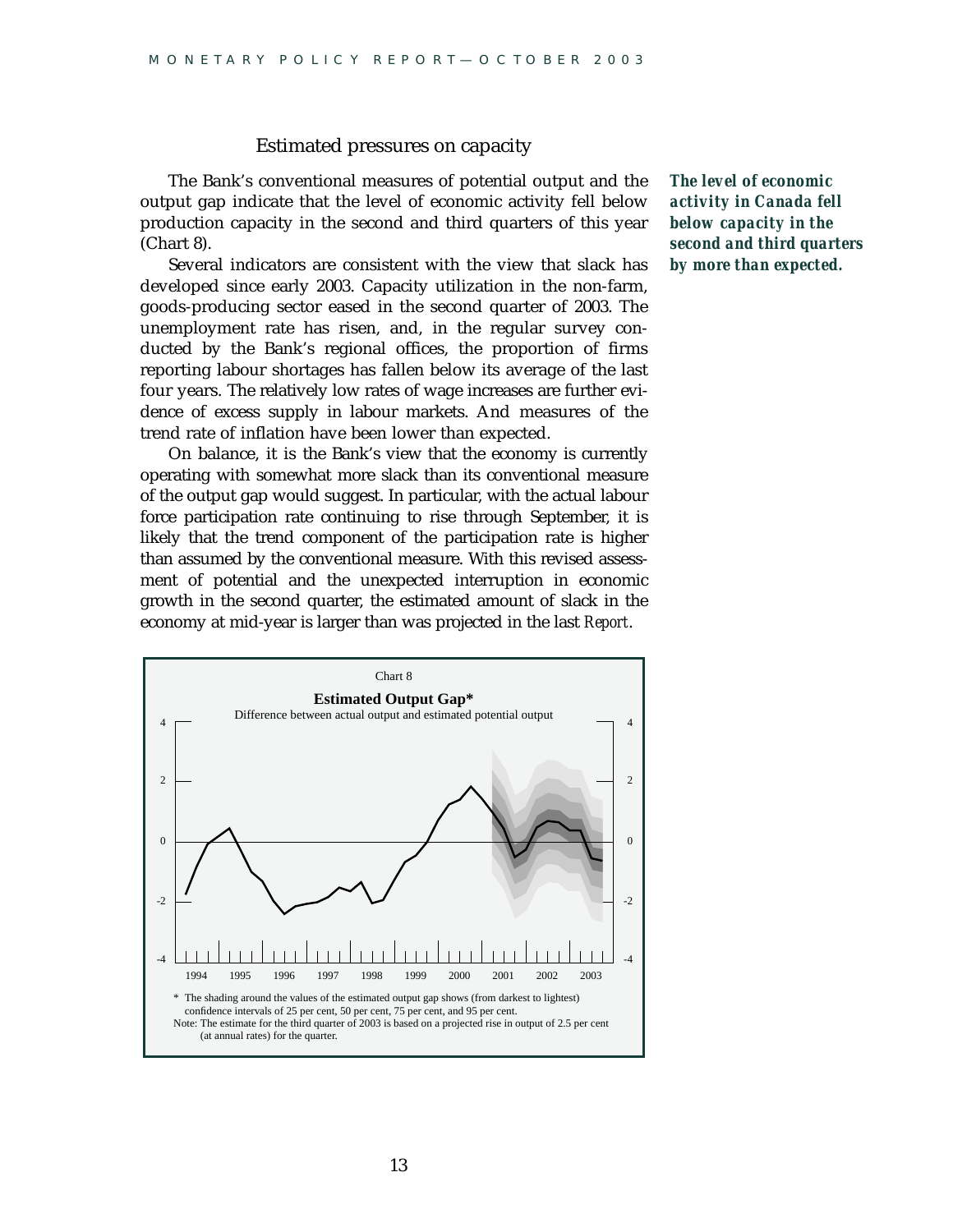#### Costs and productivity

*With a decrease in labour productivity, unit labour costs at mid-2003 were about 2.5 per cent higher than year-earlier levels.*

Two broad-based measures of average labour compensation the average hourly earnings of permanent workers and hourly labour compensation in the business sector—both indicate that the underlying rate of increase in wages has been in a range of 1.75 per cent to 2.25 per cent since late 2002 (Charts 9 and  $10^{3}$ ). However, with a decrease in productivity over the last year, unit labour costs in the business sector in the second quarter of 2003 were about 2.5 per cent higher than year-earlier levels (Chart 10).



<sup>3.</sup> The marked reduction in the average annual wage increase in the unionized private sector in the second quarter of 2003 chiefly reflected the impact of Air Canada contracts that contained wage freezes and some wage reductions. The average annual wage increase in the unionized public sector in July 2003 was relatively high, but the number of employees covered by the new contracts was much lower than normal.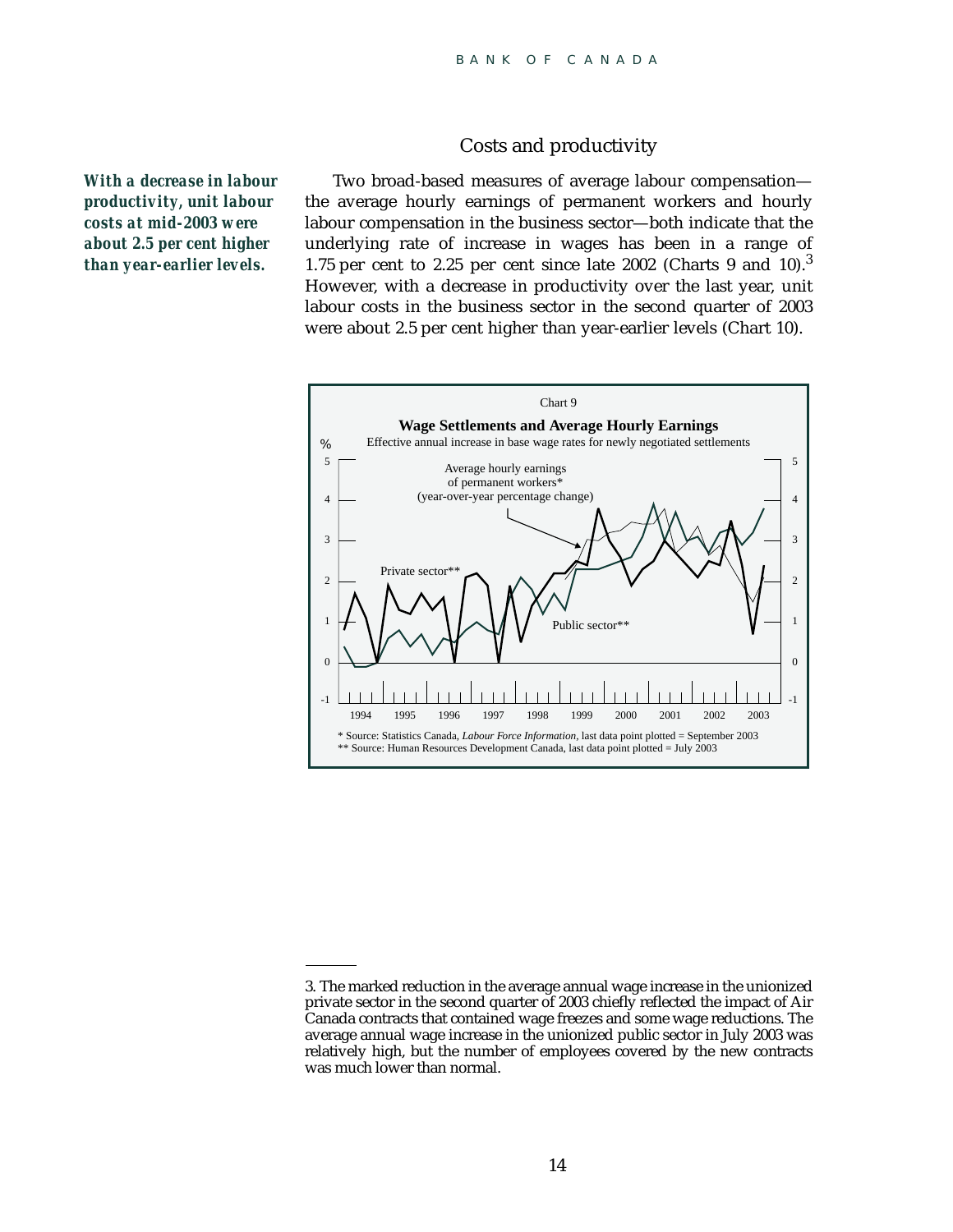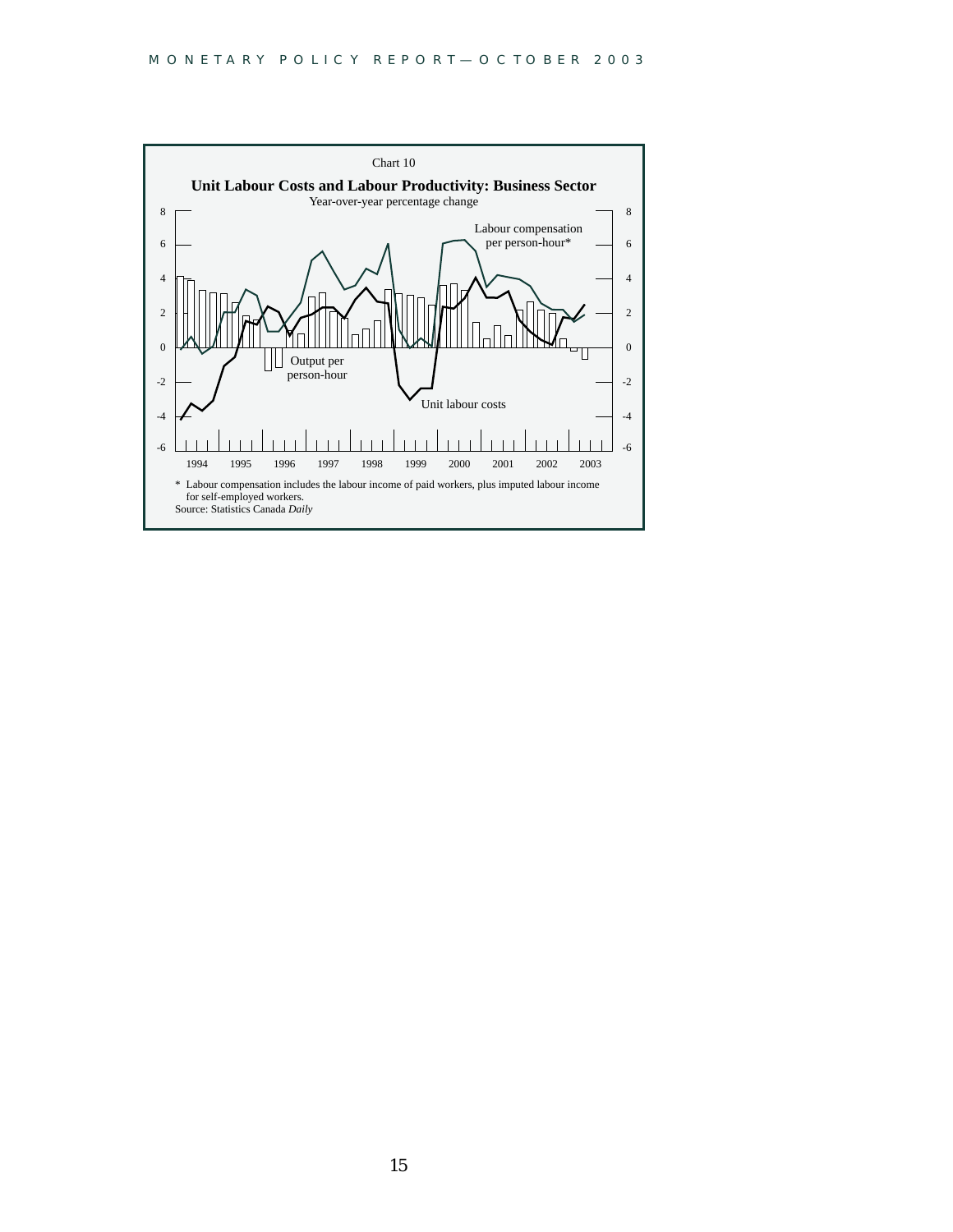## 3. FINANCIAL DEVELOPMENTS

*Financial conditions have improved . . .*

*. . . as stock markets have rallied . . .*

*. . . and corporate bond spreads have narrowed further.*

Financial conditions have generally improved since the April *Report*. Stock markets have rallied, corporate bond spreads have narrowed further, and the yield curve has steepened. The financial situations and profitability of banks in Canada have improved, a positive sign for future credit conditions. These developments provide a favourable environment for future economic growth. At the same time, prices in some markets have been quite volatile, reflecting changing views about global growth and uncertainty about the resolution of growing global imbalances.

Stock markets in Canada and the United States have been lifted by a combination of positive earnings and increasing confidence in a strong recovery. Volatility in these markets has remained low. Even with these improvements, equity issuance by non-financial firms in Canada is still low, but the issuance of income trusts has been strong and has become an important alternative source of financing for firms (King 2003).

In the bond market, improving financial conditions have been reflected in a decline in the spread between the yields on corporate and government bonds for both investment-grade (Chart 11) and non-investment-grade firms. Measures of credit quality, such as the downgrade/upgrade ratio, have also improved, reflecting the efforts of firms to restructure their balance sheets and reduce debt. The markets were receptive to new bond issuance, which has been strong since the last *Report*.

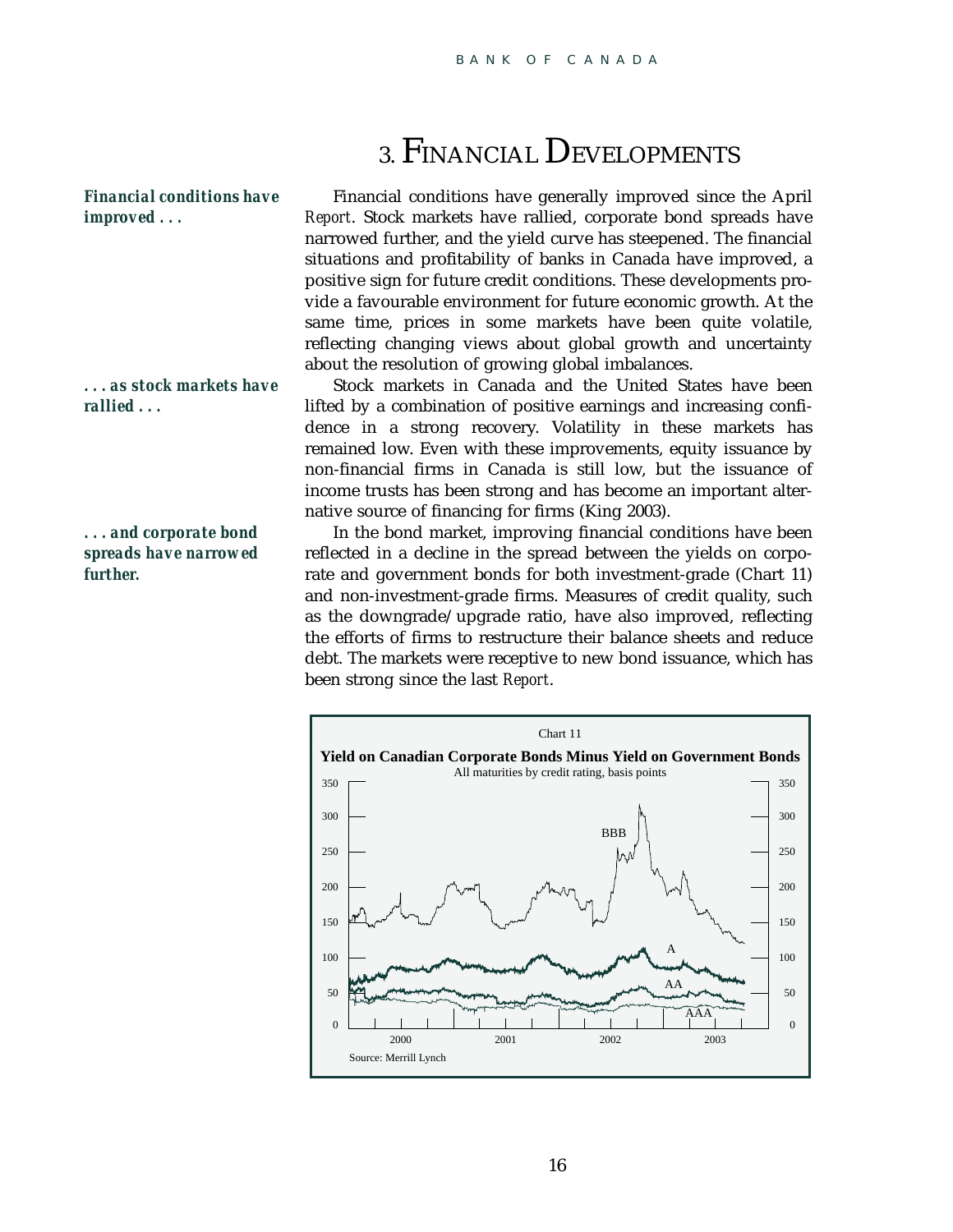Despite easier access to credit, growth in total business credit continues to be sluggish, reflecting weak demand (Chart 12). First, firms are waiting for clearer signs regarding the strength and sustainability of the recovery in the United States, and in the global economy generally, before undertaking major investment projects. Second, some firms are relying on internal funds to finance expenditures, since corporate profits have remained healthy despite the recent retreat from the record high level seen in the first quarter (Chart 13). Third, as firms have reduced inventories, short-term credit demand has fallen sharply.



*Growth in business credit has remained sluggish . . .*

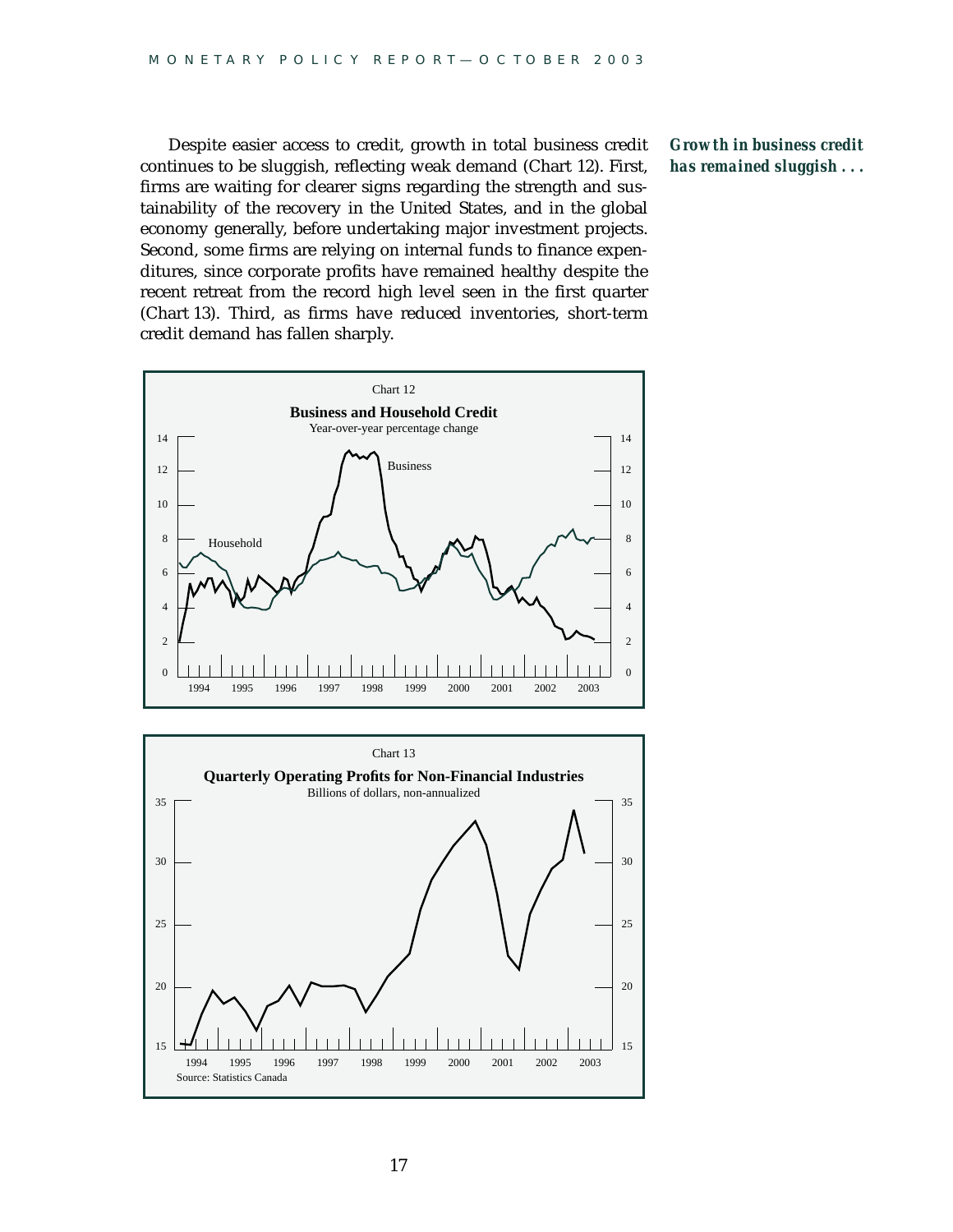#### *. . . but growth in household credit has remained strong.*

*Interest rates across the term structure have fallen . . .*

In contrast to business credit, growth in household credit, particularly mortgage credit, has remained strong. This reflects favourable credit conditions (particularly low mortgage rates) in addition to sustained, albeit more modest, income growth. Despite recent increases in mortgage rates, the estimated debt-service ratio remains below its average over the last decade. Furthermore, although households continue to accumulate debt, their balance sheets are still healthy, supported mainly by strong gains in housing prices.

Interest rates across the term structure have fallen in Canada since April, with a larger decline for short-term instruments, leading to a steepening of the yield curve (Chart 14). The lower level of short-term market interest rates reflects not only the lower policy rate, but also market expectations that short-term rates will stay low and stable for some time. Over the same period, mediumand longer-term yields have been subject to sharp swings, falling abruptly between April and June and rebounding as the outlook for global growth improved, led by increasing confidence in the U.S. economic recovery (Technical Box 2). These movements in bond yields have been a global phenomenon, most pronounced in the U.S. and Japanese markets.

Since reaching a three-year high of approximately 69 cents U.S. at the time of the last *Report*, the Canadian dollar has continued its sharp appreciation, rising above 75 cents in October (Chart 15). Like many currencies, the Canadian dollar was influenced by the broad-based weakness in the U.S. dollar over the period.



*. . . and the Canadian dollar has risen further.*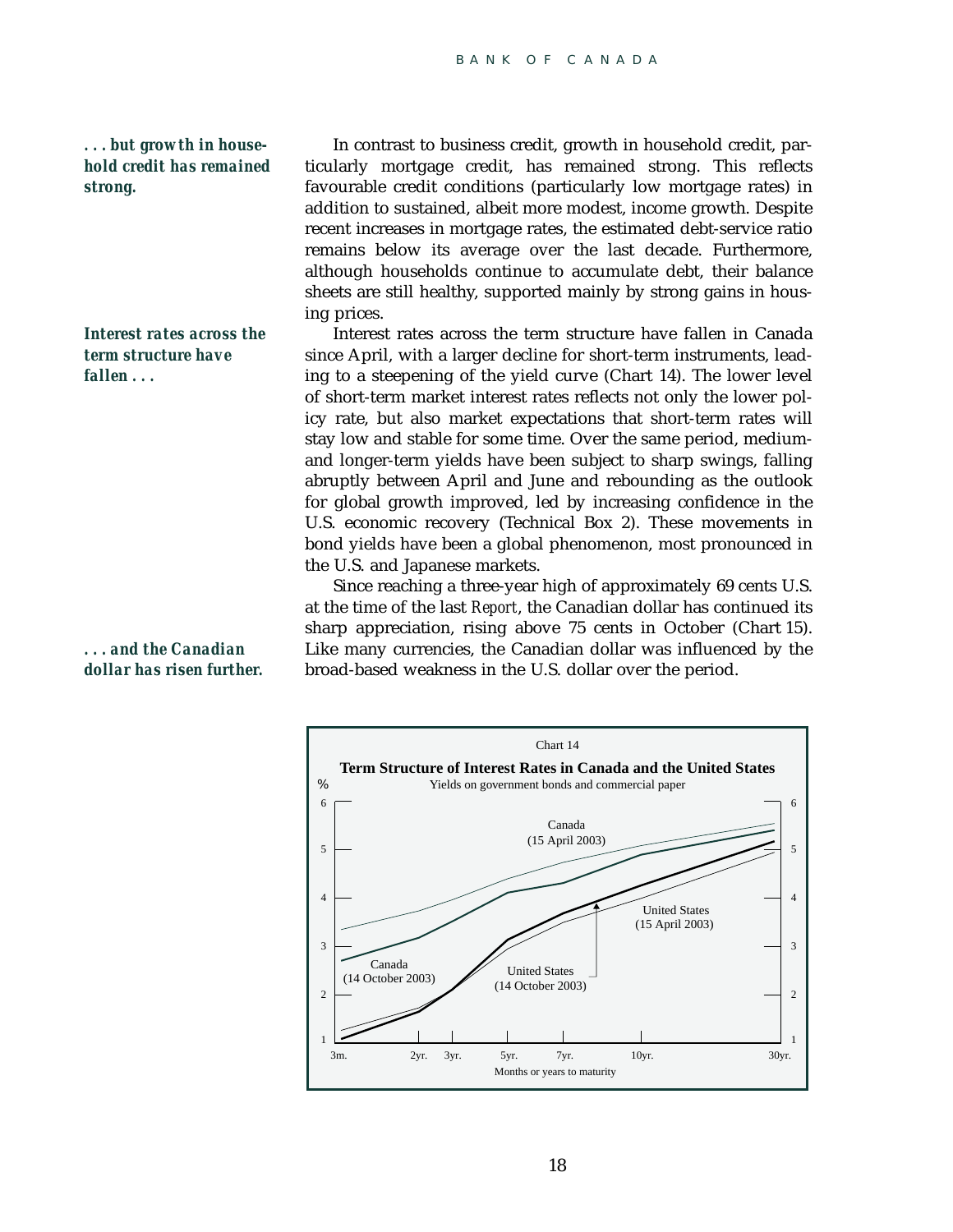The Canadian dollar was further supported by rising commodity prices and the smaller amount of excess capacity in the Canadian economy than in the U.S. economy.

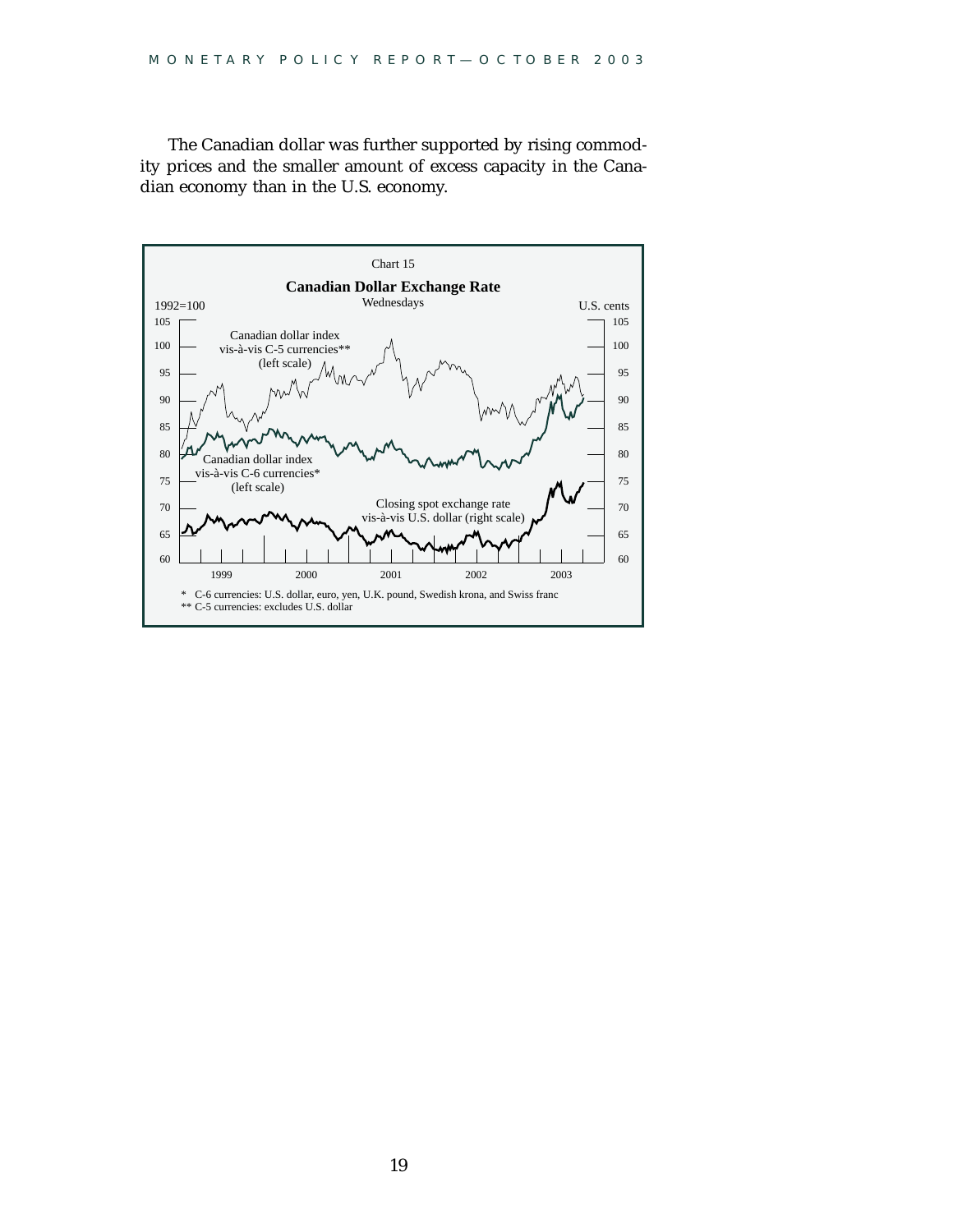#### Technical Box 2

#### **Recent Developments in Long-Term Interest Rates**

Yields on longer-term bonds in Canada have been unusually volatile since April 2003, first falling to near-historic lows and then returning rapidly to previous levels. This movement followed that in other major markets, notably the U.S. Treasury market (see chart).

The decline in bond yields from April to June was caused mainly by three fundamental developments in the U.S. Treasury market: increasing concern about a continued fall in inflation, rising uncertainty surrounding the recovery of the U.S. economy, and growing speculation that the Federal Reserve would resort to direct intervention in the bond market. These influences caused yields on longer-term U.S. bonds to fall dramatically, reaching historic lows on 13 June. Given the relatively close linkages between G-7 debt markets, yields in other bond markets followed. Technical factors also played a role. The rapid decline in interest rates generated a large amount of mortgage refinancing. Holders of mortgage-backed securities then implemented hedging strategies that resulted in higher demand for government bonds and, hence, lower yields. To mitigate the appreciation of their currencies in this climate, some foreign central banks purchased substantial amounts of U.S.-dollar reserves, investing them in U.S. government debt.

A key factor in reversing this downward trend in bond yields came on 25 June, when the FOMC lowered the target for the federal funds rate by 25 basis points rather than the 50 basis points that the market had expected. Markets interpreted the accompanying press release as relatively optimistic for the U.S. economic outlook, reducing the likelihood of any unorthodox policy. Yields on longer-term bonds began to rise sharply, and some of the same technical factors that had exacerbated the decline in yields now worked in the opposite direction, leading yields to overshoot on the up side. Broadly improving economic circumstances in the United States and Japan, as well as the increase in expected U.S. government budget deficits, signalled in the 15 July Budget Review, also pushed government bond yields higher. Yields have subsequently moved back towards the levels that prevailed in early 2003.

In Canada, signs of slowing economic activity and lower policy rates over the summer have tempered the rise in yields on longer-term bonds, leading to a substantial tightening in Canada-U.S. interest rate spreads. The difference between yields on Canadian and U.S. 10-year bonds contracted from approxi-3.5 mately 130 basis points in mid-May to about 55 basis points in 3.0 mid-October, which is now well within the normal historical range.



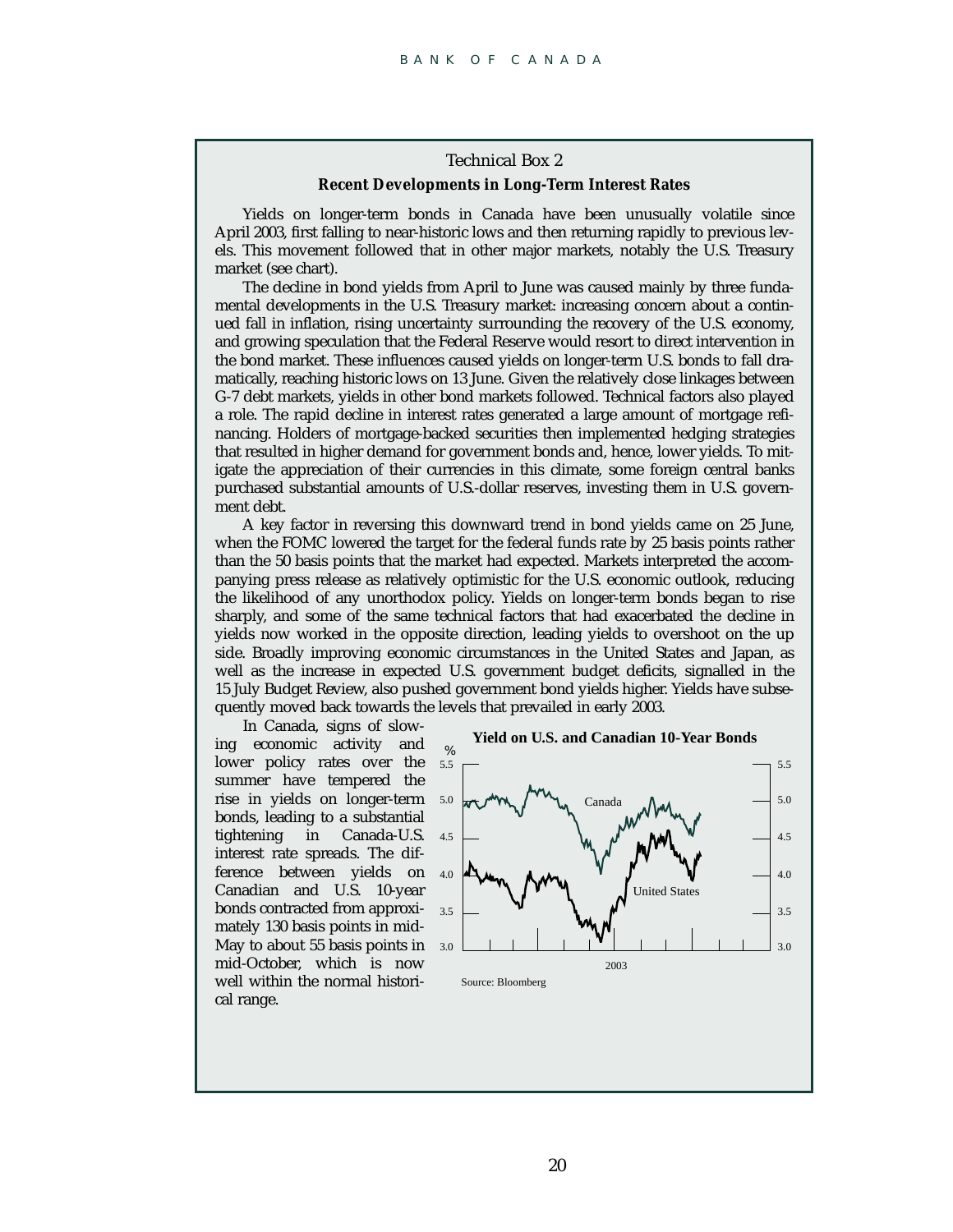## 4. THE OUTLOOK FOR INFLATION

#### **International background**

Global economic conditions have brightened since the April *Report,* supported by monetary and fiscal stimulus. While geopolitical uncertainty has waned, growing imbalances in the global economy pose their own challenges.

In the United States, economic prospects have improved since the July *Update,* and short-term risks to the outlook for growth now seem better balanced. U.S. economic activity is projected to increase at a rate significantly above the economy's growth potential in the second half of the year, boosted by tax rebates to households and an upswing in business spending. Continued stimulative monetary and fiscal policies and the past depreciation of the U.S. dollar should support the economic expansion into 2004. Sustained domestic demand should encourage business to restock. On an average annual basis, real GDP is projected to increase by about 2 3/4 per cent in 2003. This is more than was projected in both the last *Update* and the April *Report* and reflects the apparent revival in business confidence and spending. The Bank expects that U.S. economic activity will pick up to a rate of about 4 per cent in 2004, which is similar to expectations at the time of the April *Report* and July *Update*, and assumes in its base case that output will continue to grow above the rate of growth of potential in 2005. The projection for 2003 is slightly higher than the most recent average private sector consensus forecast, while that for 2004 is similar.

In the euro area, domestic demand remains weak. On an average annual basis, the Bank projects economic growth in the euro area of about 1/2 per cent in 2003, rising to about 1 1/2 per cent in 2004.

Led by robust growth in China and India, the emerging Asian economies are expected to register the fastest rate of expansion of any world region this year and next. Although the SARS outbreak has affected many countries in the area, its economic impact was limited, and local activity is returning to normal. In Japan, economic momentum appears to be picking up more rapidly than was assumed, as strengthening demand in the rest of Asia provides a boost to Japanese exports. Structural difficulties persist, however, and this suggests that growth will likely remain moderate over the near term. A 2 3/4 per cent expansion in the Japanese economy is projected in 2003, followed by growth of about 1 1/2 per cent in 2004.

*Global economic conditions have brightened . . .*

*. . . and short-term risks to the U.S. outlook now seem better balanced.*

*U.S. growth is expected to average about 2 3/4 per cent in 2003 and pick up to about 4 per cent in 2004.*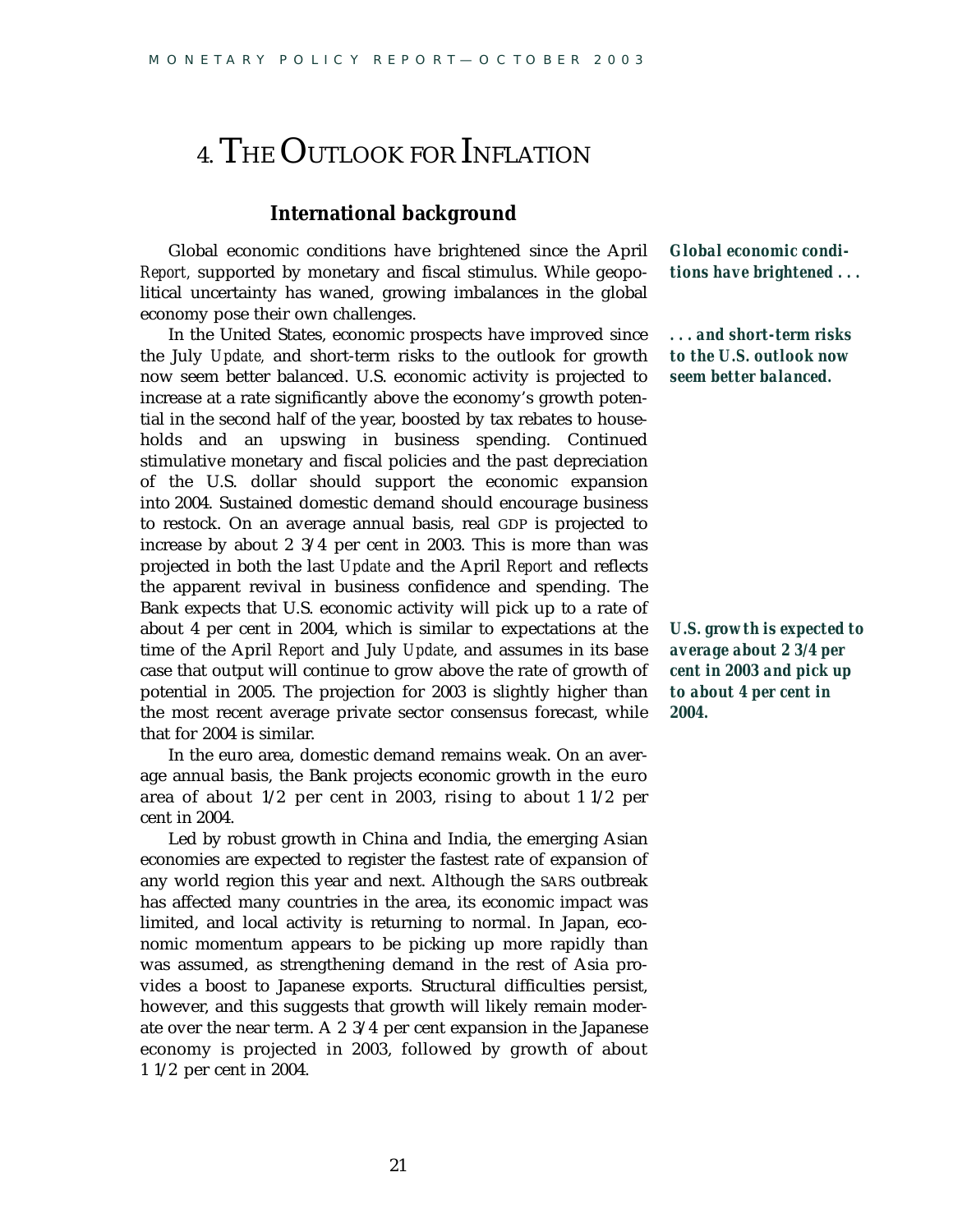The expected strengthening in the pace of global economic expansion and robust demand in a number of Asian economies should contribute to further increases in the U.S.-dollar price of non-energy commodities in 2004. Crude oil prices, on the other hand, are assumed to ease to about US\$27 per barrel next year and remain there in 2005, based on the assumption of a continued gradual recovery in Iraqi oil production. Natural gas prices are expected to remain near their current levels in coming months. These assumptions are close to current market expectations (Chart 16).



#### **Global imbalances**

Although a global economic recovery appears to be underway, some risks associated with global imbalances remain.

Because of various factors, including stronger growth in the United States than elsewhere in recent years, external imbalances have widened. The correction of these imbalances will require a relative slowing of domestic demand in the United States and a strengthening of demand elsewhere. And this will require some further significant adjustments in real exchange rates among currencies in industrial and emerging-market countries. In view of the amount of excess supply in the global economy, such correction must take place alongside a strengthening of global demand.

*Risks associated with global imbalances remain.*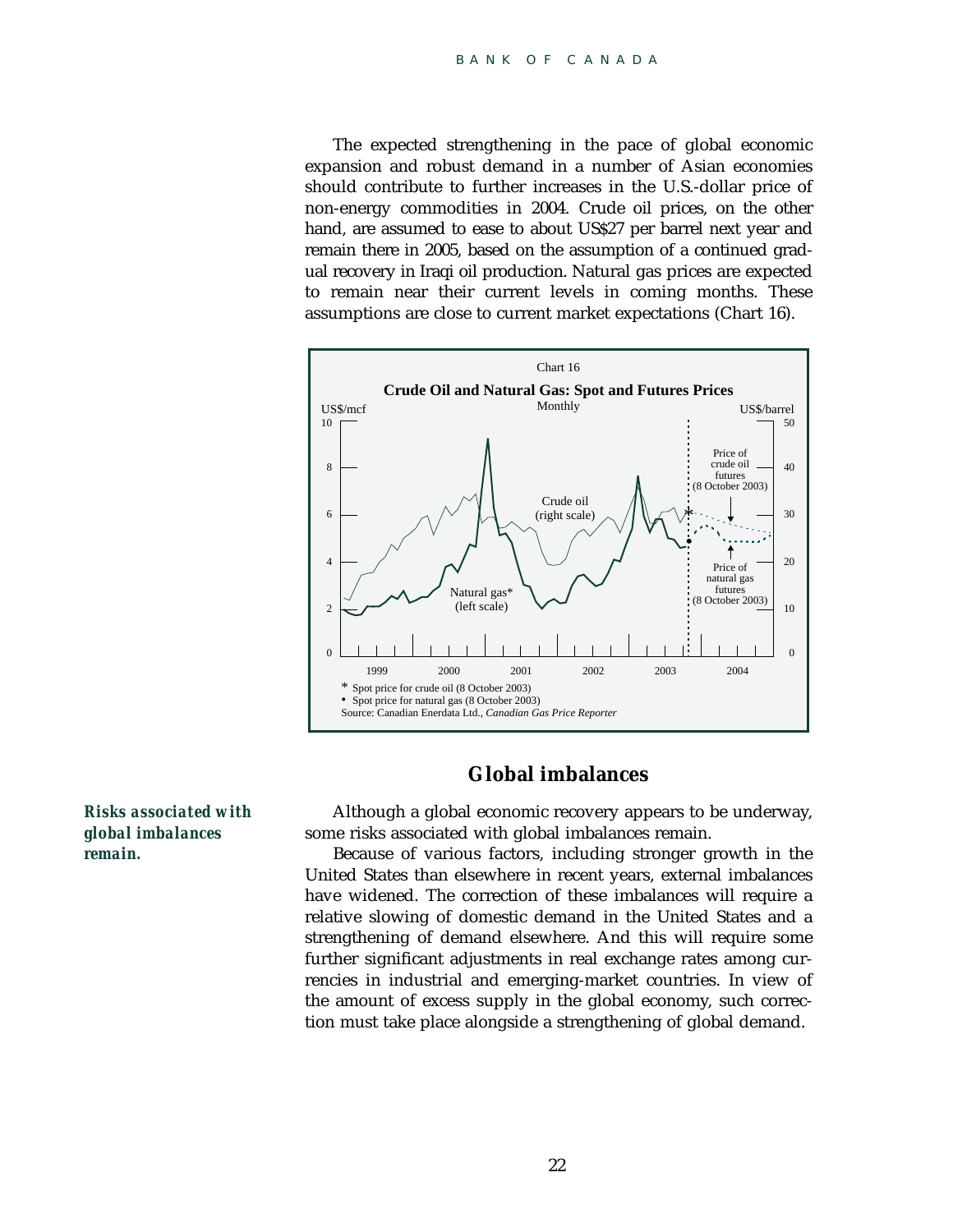Meanwhile, growing fiscal indebtedness in many countries is absorbing an increasing portion of global savings. At some point in the medium term, this could lead to higher-than-normal real interest rates, which would crowd out private investment. Eventually, fiscal consolidation will be required to ensure fiscal sustainability. This will be especially important in industrial countries where an aging population will affect longer-term fiscal positions.

#### **Aggregate demand and supply in Canada**

Current conditions bode well for stronger growth in the Canadian economy. The economic rebound in the United States appears to be stronger than previously anticipated, and recent indicators of Canadian household spending have also been more buoyant than expected. Overall, economic growth is projected to average close to 3 1/4 per cent in the second half of this year. This outlook also incorporates expectations of a gradual improvement in the level of travel to Canada by foreigners, as well as the effect of a partial lifting of the ban on exports of Canadian beef products. Some rebound in activity is therefore expected in industries that have been adversely affected by SARS and BSE (Technical Box 1).

The rate of economic growth is projected to remain above that of production capacity through 2004 such that the slack that developed in the economy this year will be absorbed by early 2005. Because the boost to Canadian exports from the anticipated continuing recovery in the U.S. economy will be dampened by the earlier appreciation of the Canadian dollar (Technical Box 3), much of the growth in aggregate demand will have to come from domestic sources. Household spending is expected to rise at a moderate pace, supported by continued monetary stimulus. Business investment should grow strongly with the evidence of a strengthening U.S. economy, the recent improvement in financial conditions, the recovery in business confidence, and the lower costs of imported machinery and equipment arising from the increased value of the Canadian dollar against the U.S. dollar.

This outlook implies real GDP growth, on an average annual basis, of about 2 per cent in 2003 and 3 1/4 per cent in 2004. While lower than that shown in the April *Report*, the projection for 2003 is the same as that in the July *Update*. The projections for both 2003 and 2004 are roughly similar to the most recent average private sector consensus forecasts.

This economic outlook is consistent with modest increases in employment to the end of 2004, given a likely robust pickup in labour productivity growth over this period.

*Conditions are in place for stronger economic growth in Canada.*

*Growth is expected to average about 2 per cent in 2003 and to outpace the economy's production potential during 2004.*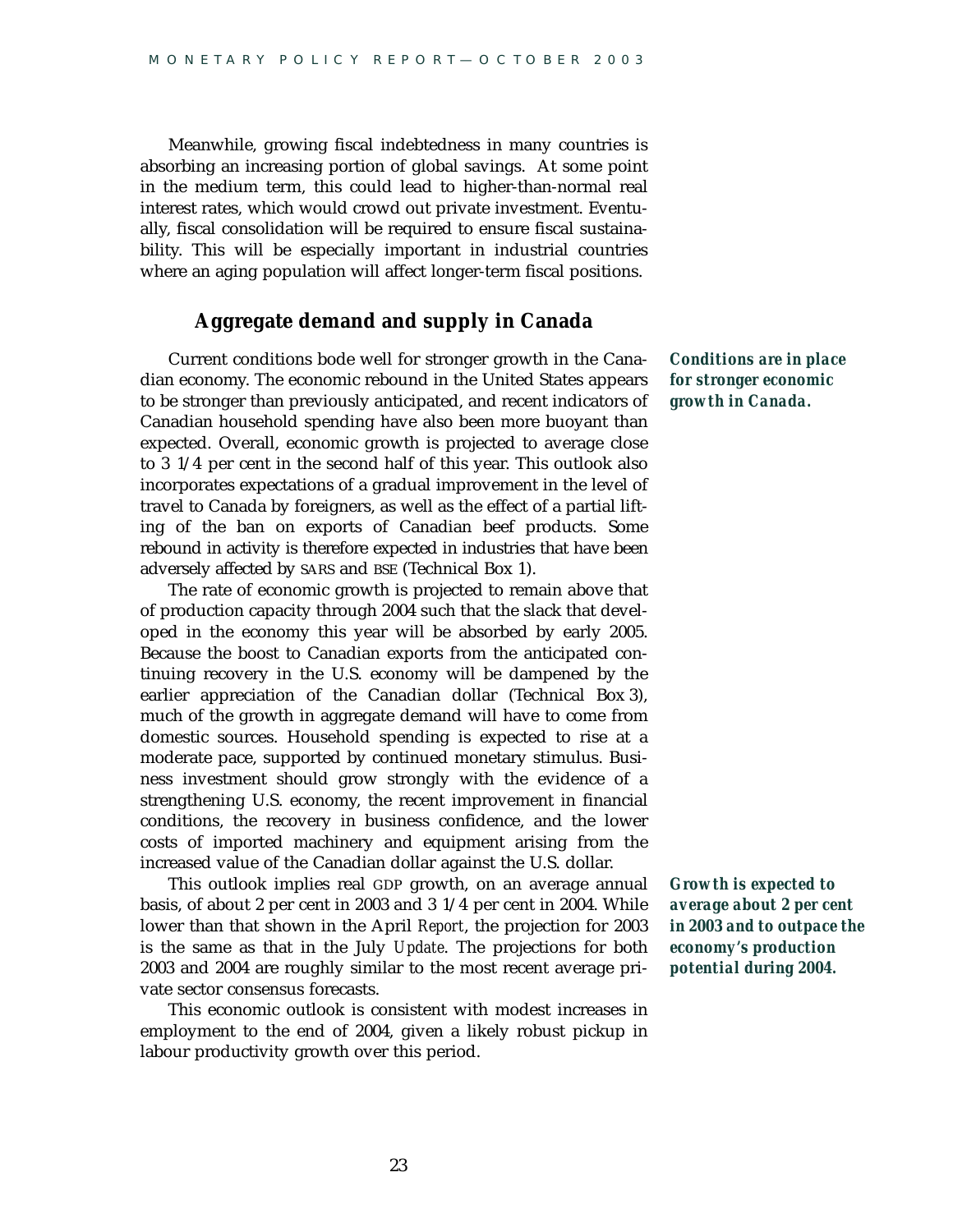#### Technical Box 3 **The Sectoral Impacts of an Appreciating Canadian Dollar**

Canada's floating exchange rate is an important mechanism that allows the Canadian economy to adjust to economic developments. These can include movements in relative world prices, changes in capital flows, or divergent economic conditions across countries. The overall effect on the aggregate economy of a change in the exchange rate will depend on the underlying forces behind the movement, and on the persistence of the change. Although it is difficult to assess with certainty, the recent appreciation of the Canadian dollar likely reflects a number of factors. Among them are the broader multilateral adjustment in the U.S. real exchange rate, the rise in commodity prices, and the relative cyclical positions of the Canadian and U.S. economies.

Everything else held equal, an appreciation of the Canadian dollar reduces the demand for Canadian-produced traded goods and services. The extent of this impact varies across sectors, depending on exposures to international trade. Industries that are highly export oriented or that face strong foreign competition in their domestic markets would tend to be most affected by the appreciation. In contrast, industries that rely on imported inputs would benefit from lower production costs. The use of currency hedging, supply agreements, and sales contracts, together with the extent to which firms absorb the effect of the appreciation in their profit margins, may temporarily lessen the effects on trade.

Dion (1999–2000) computes the net exposures of various sectors to international trade. That exposure is calculated by adding the proportion of production that is exported and the extent of import competition, and subtracting the share of imported inputs in production.<sup>1</sup> He finds that net exposures to trade vary considerably across industries. It is relatively high in primary sectors, such as mining, crude oil, natural gas, and forest products, as well as in high-tech manufacturing industries, such as machinery, electrical, and electronic products. On the other hand, it is relatively low in several other primary industries, in construction, in services, and in certain manufacturing industries, such as food, beverages, tobacco, printing and publishing, and refined petroleum products.

Thus, the recent appreciation of the Canadian dollar will have a dampening effect on exports of Canadian goods and services and will shift activity towards domestic demand.

| <b>Estimates of Trade Exposures for Selected Industries</b> |                                  |                                      |                           |                                      |  |  |  |
|-------------------------------------------------------------|----------------------------------|--------------------------------------|---------------------------|--------------------------------------|--|--|--|
| Industry (1996)                                             | <b>Export</b><br>orientation (1) | Imported inputs<br>in production (2) | Import<br>competition (3) | <b>Exposure</b><br>$(1) - (2) + (3)$ |  |  |  |
| Crude oil and natural gas                                   | 0.57                             | 0.03                                 | 0.37                      | 0.91                                 |  |  |  |
| Paper                                                       | 0.62                             | 0.08                                 | 0.22                      | 0.76                                 |  |  |  |
| Machinery                                                   | 0.77                             | 0.27                                 | 0.86                      | 1.36                                 |  |  |  |
| <b>Transportation equipment</b>                             | 0.84                             | 0.43                                 | 0.37                      | 0.78                                 |  |  |  |
| <b>Electrical products</b>                                  | 0.76                             | 0.29                                 | 0.78                      | 1.25                                 |  |  |  |
| Refined petroleum products                                  | 0.22                             | 0.36                                 | 0.13                      | $-0.01$                              |  |  |  |
| Construction                                                | $\mathbf{0}$                     | 0.12                                 | $\mathbf{0}$              | $-0.12$                              |  |  |  |

1. Dion uses input-output data in current dollars produced by Statistics Canada for 33 sectors over the 1961–96 period. Net exposure is calculated using the following operational definition of exposure:  $EX_i = (X_i/O_i) - (M_i/O_i) + (M_i°/C_i)$ , where EX represents exposure, x is exports, o is gross output, is imported inputs,  $M^c$  is imports of competing core products, and c is apparent domestic con-<br>  $M^d$  is imported inputs,  $M^c$  is imports of competing core products, and c is apparent domestic consumption of core products.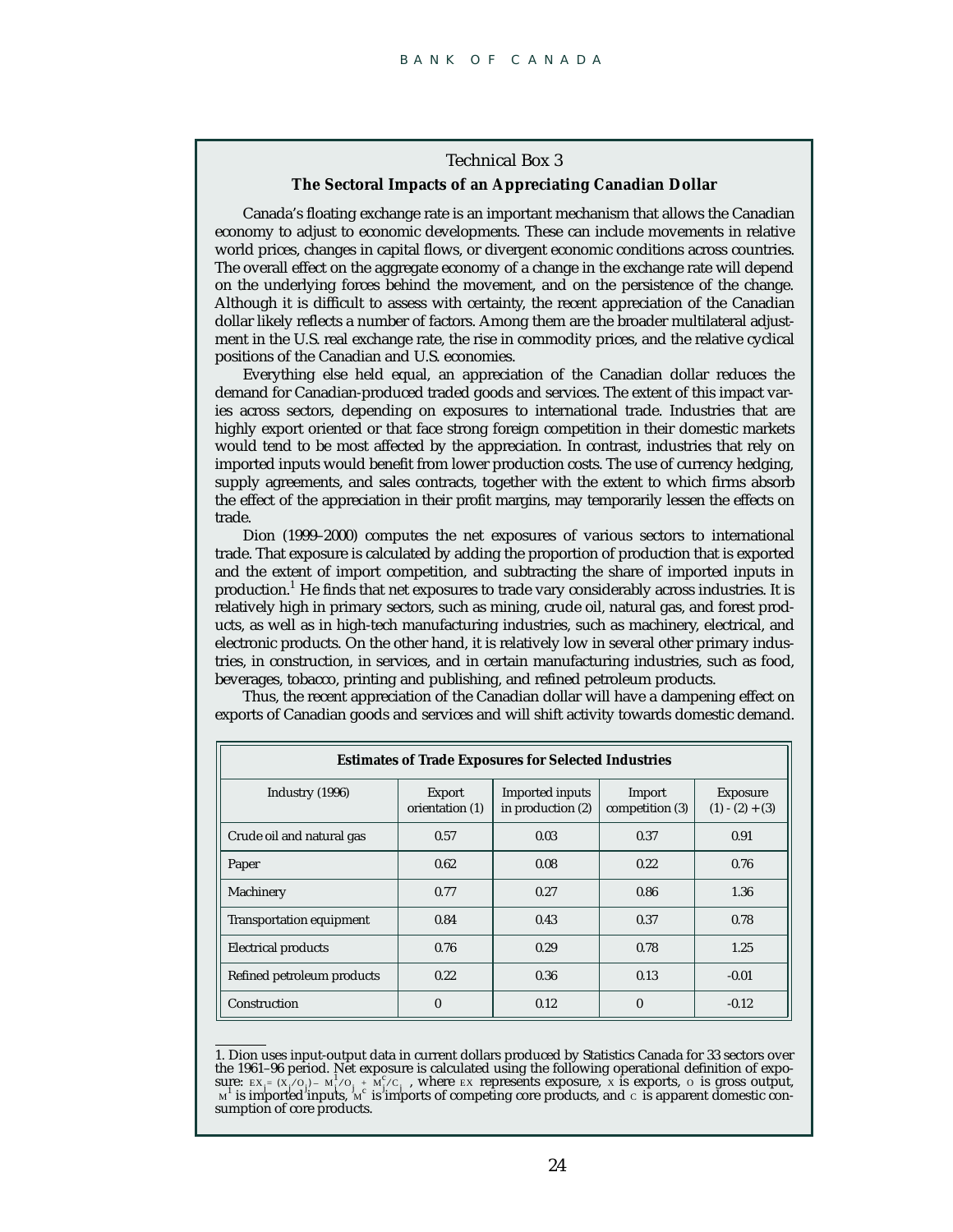#### **Measures of inflation expectations**

Virtually all of the measures of inflation expectations that the Bank follows have decreased since mid-April, and all the mediumand longer-term measures are now close to 2 per cent. In the regular survey reported in the Conference Board of Canada's autumn *Index of Business Confidence*, 81 per cent of respondents expected prices, in general, to rise over the next six months at a rate of 2 per cent or less (Chart 17). This proportion is up from 46 per cent last spring. In addition, the percentage of firms in the Bank's regional survey that expect CPI inflation to exceed 3 per cent on average over the next two years has fallen to 4 per cent in the most recent survey, compared with 26 per cent in the survey conducted near the start of 2003. While the average private sector forecast for total CPI inflation in 2004 has edged down to 1.7 per cent, typical forecasts of longer-term inflation continue to be very close to 2 per cent. As well, the yield differential between 30-year conventional and Real Return bonds has, on balance, remained close to 2 per cent (Chart 18).

*Virtually all measures of inflation expectations have decreased since mid-April.*

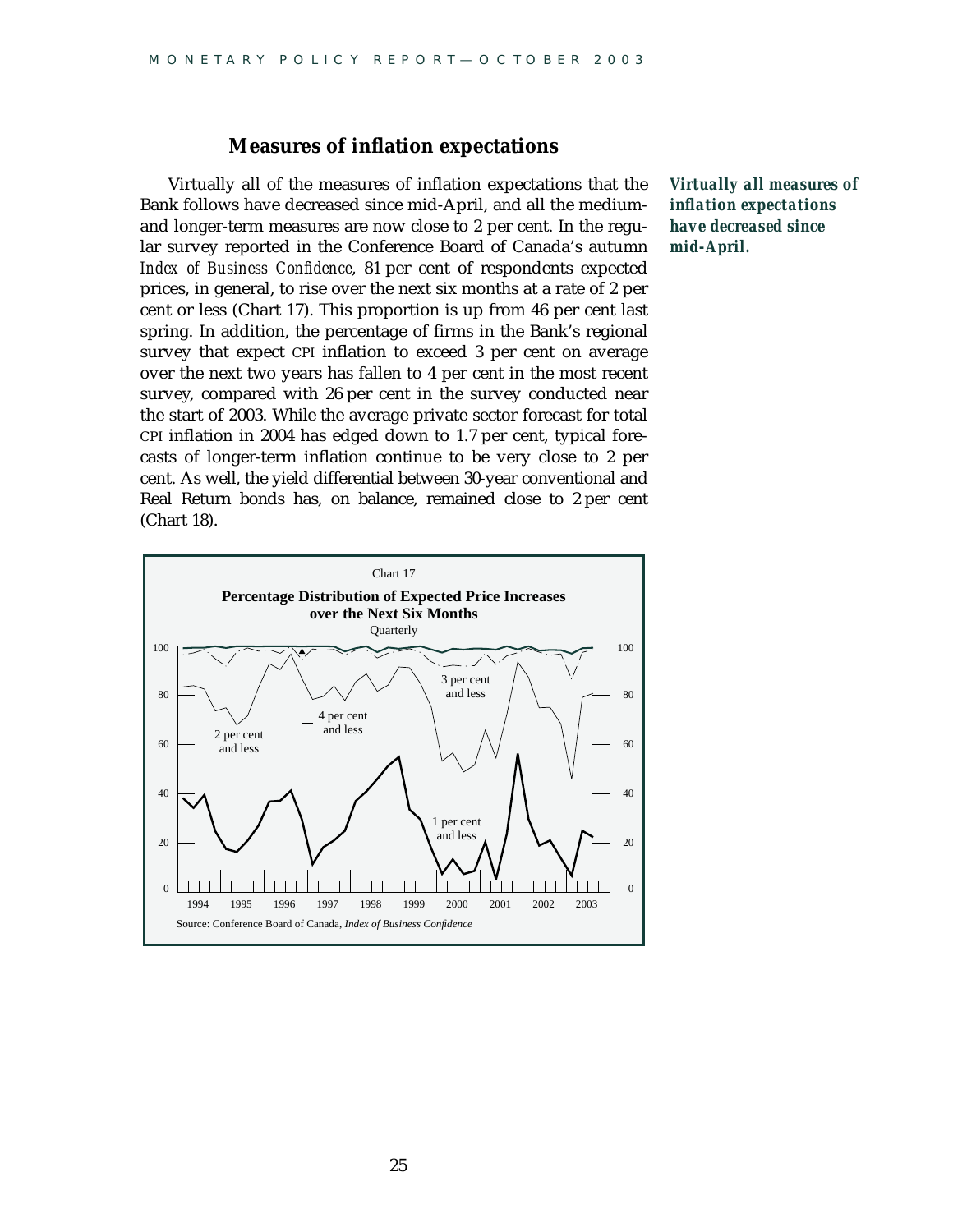

#### **Other factors affecting inflation**

*The effect of earlier large increases in insurance premiums on core inflation should continue to diminish.*

*Increases in labour compensation are expected to move up slightly in 2004.*

The impact of earlier large increases in insurance premiums on core inflation is expected to continue diminishing into early 2004. Indeed, there is a strong possibility that auto insurance premiums will decrease markedly in a number of provinces in coming months, reflecting either legislated or proposed provincial government initiatives.

Price discounting in industries adversely affected by SARS should diminish in coming months as activity returns to more normal levels. Similarly, price discounting of goods should also diminish as retailers complete their inventory adjustment.

However, the recent substantial appreciation of the Canadian dollar is likely to be a continuing source of downward pressure on core inflation until the end of 2004—although there is considerable uncertainty about the extent of the pass-through of exchange rate movements to consumer prices. The effect is expected to be larger on total CPI inflation than on the core rate and is expected to be in the nature of a one-off price-level movement.

Increases in labour compensation are expected to move up slightly through 2004, as labour market conditions improve. Nevertheless, with labour-productivity growth likely to resume over this period, growth in unit labour costs is expected to move down somewhat below 2 per cent through 2004.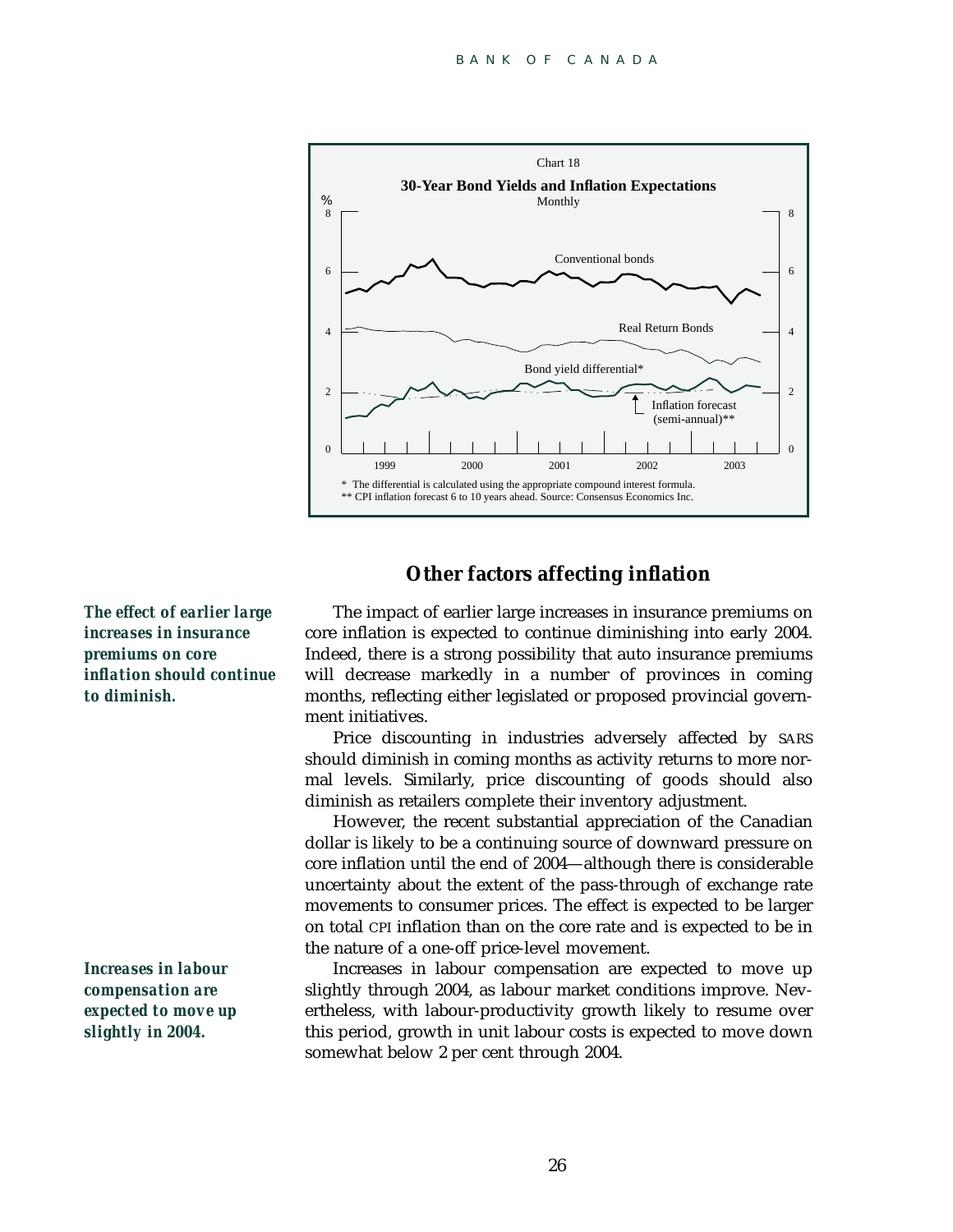#### **Implications of money growth for inflation**

Growth in the narrow monetary aggregates—gross M1, M1+, M1++ —has picked up appreciably since the last *Report,* following a temporary but pronounced slowdown earlier this year (Chart 19). This reflects a return in the demand for money from abnormally weak levels to levels that are consistent with the current low interest rate environment. Earlier this year, both households and firms were drawing down the precautionary balances amassed in 2002 in the face of weak equity prices, increasing financial turbulence, and rising geopolitical uncertainty.



Households continue to redistribute their investment portfolios, shifting from holdings of money-market and equity-based mutual funds towards fixed-term deposits and fixed-income mutual funds. The shift out of financial holdings and into real assets is also continuing, evidenced by the strength of the housing market over the last year. Despite this development, the growth rate of M2++ has picked up somewhat since the last *Report,* owing largely to the faster growth of the narrow money aggregates (Chart 20). With growth in M2++ firming, one downside risk to the inflation outlook has lessened.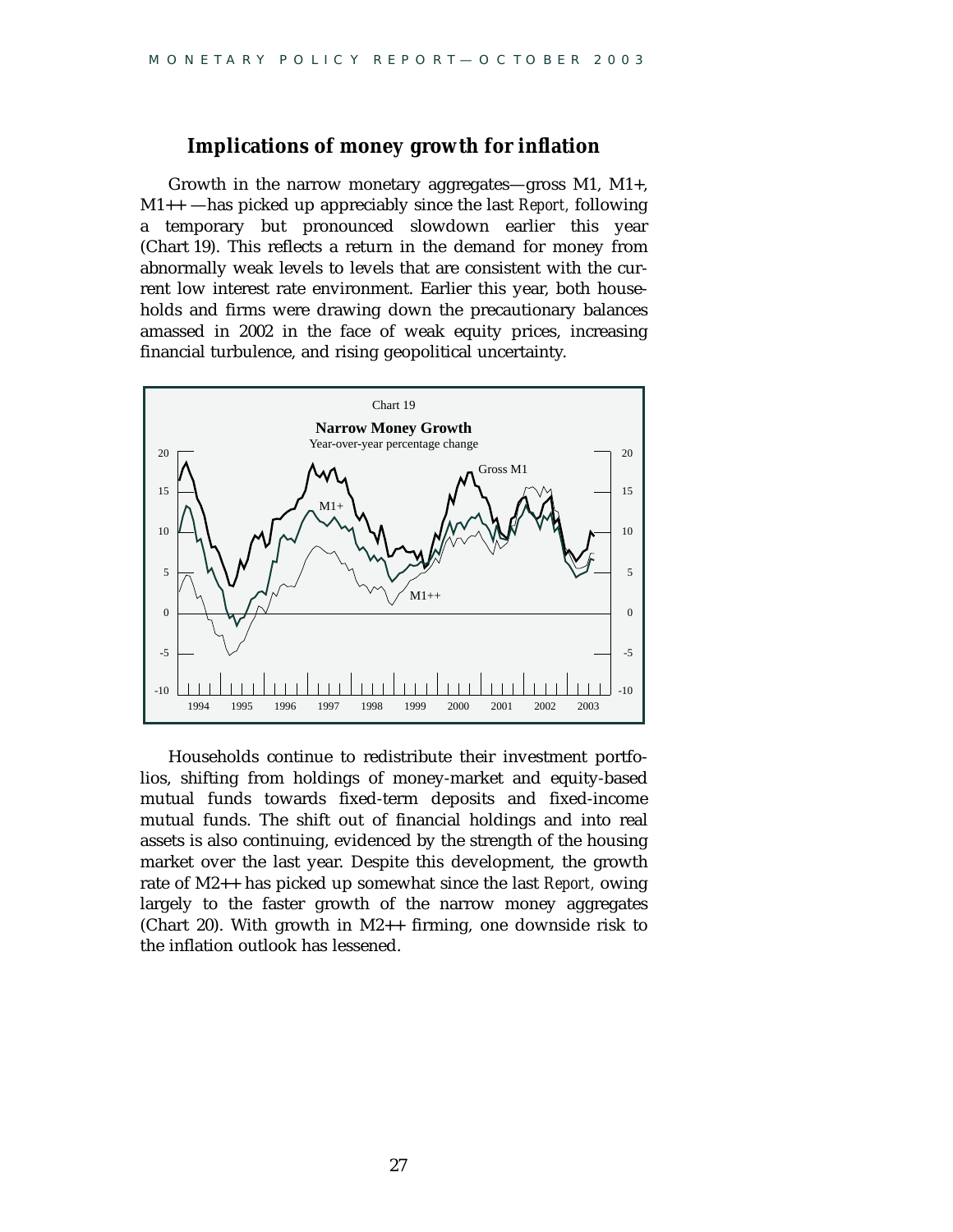

#### **Inflation projection**

The amount of slack in the economy should be a source of some downward pressure on inflation over the projection horizon. The effect on core inflation of the earlier hikes in insurance premiums should continue to diminish. And the earlier substantial appreciation of the Canadian dollar should continue to put downward pressure on the core rate over the remainder of 2003 and through 2004.

On the other hand, the recent price discounting in a number of industries (e.g., tourism-related) and retail sectors is likely to moderate in coming months, as activity in these industries and retail inventories return to more normal levels.

On balance, the core rate of inflation is expected to be just over 1  $1/2$  per cent over the remainder of 2003.<sup>4</sup> As the effects of earlier large increases in insurance premiums fully dissipate, core inflation is projected to fall to just above 1 per cent in early 2004, before moving back towards the 2 per cent target. Core inflation is expected to return to 2 per cent by mid-2005 (Table 1). The downward pressure on inflation arising from slack in the economy should diminish as this slack is gradually absorbed through 2004.

Core inflation could be somewhat lower than projected over the next several quarters if some of the increases in auto insurance

*Core inflation is expected to trough at just above 1 per cent in early 2004* ...

. . . *before moving back to about 2 per cent by mid-2005.*

<sup>4.</sup> Both core and total CPI inflation are expected to rise temporarily in December 2003 as a result of an echo effect associated with the first rebate on Ontario electricity prices in December 2002.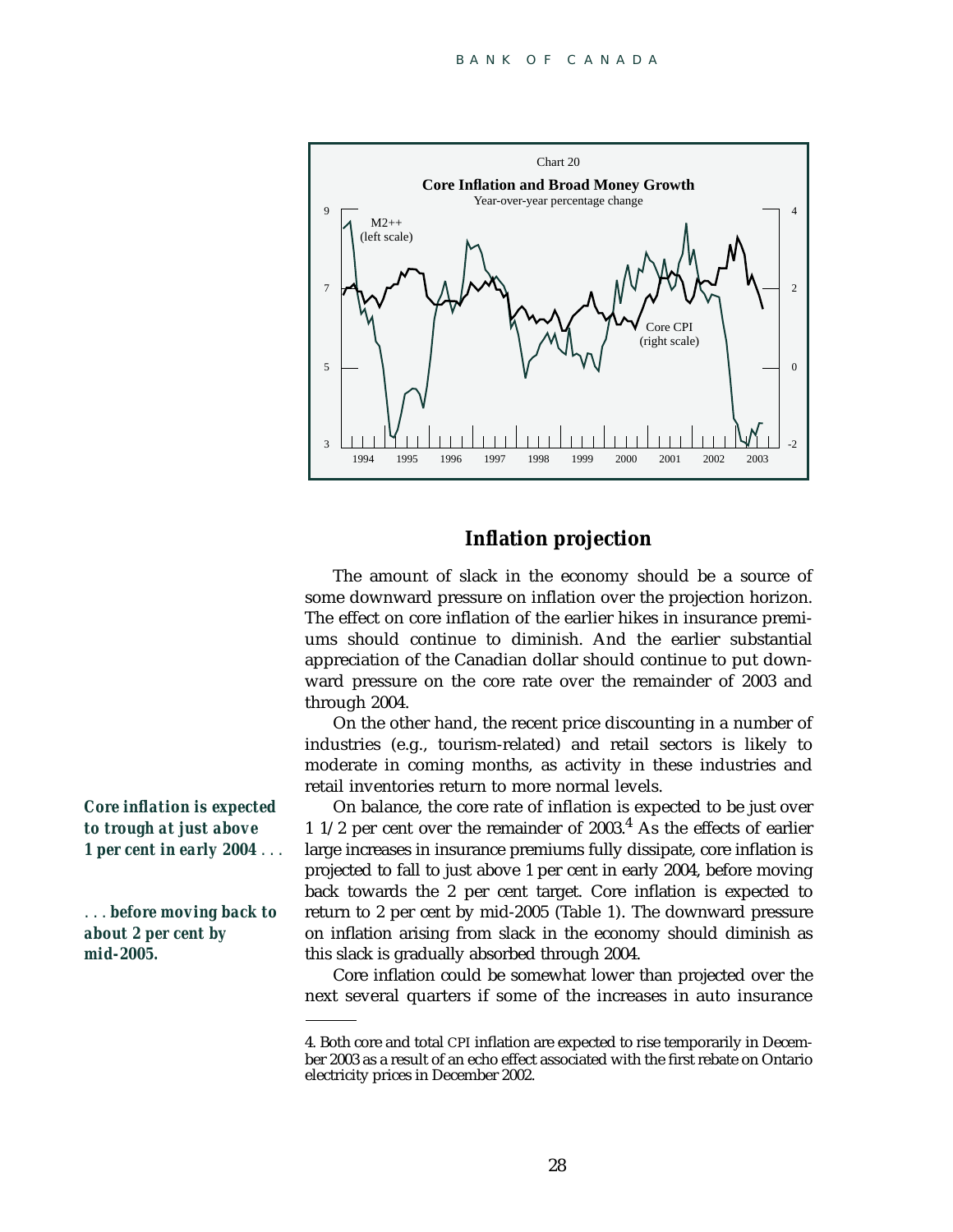premiums are reversed. Indeed, if all the changes that have been publicly discussed were implemented soon, the core rate projected between the fourth quarter of 2003 and the third quarter of 2004 would be lower than in the base-case scenario shown in Table 1, by 0.2 to 0.3 percentage points. It should be noted that there is considerable uncertainty regarding the timing and magnitude of these possible reversals. These effects are essentially one-off shocks and, if seen as such, should have little effect on inflation expectations and the outlook for inflation in 2005.

| Table 1<br><b>Projection for Core and Total CPI Inflation</b><br>Year-over-year percentage change |          |                |                |          |                |          |                |  |
|---------------------------------------------------------------------------------------------------|----------|----------------|----------------|----------|----------------|----------|----------------|--|
|                                                                                                   |          | 2003           | 2004           |          |                | 2005     |                |  |
|                                                                                                   | Q3       | Q <sub>4</sub> | Q <sub>1</sub> | Q2       | H <sub>2</sub> | H1       | H <sub>2</sub> |  |
| Core inflation                                                                                    | 1.6(2.5) | 1.6(2.4)       | 1.2(2.0)       | 1.6(2.0) | 1.7(2.0)       | 1.9(2.0) | 2.0            |  |
| <b>Total CPI</b>                                                                                  | 2.1(2.8) | 1.7(2.4)       | 0.9(1.2)       | 1.4(1.5) | 1.5(1.8)       | 1.8(2.0) | 2.0            |  |
| Assumption for the Price of West Texas Intermediate Crude Oil<br>(US\$ per barrel)                |          |                |                |          |                |          |                |  |
| WTI (level)                                                                                       | 30(27)   | 30(25)         | 28(25)         | 27(25)   | 27(25)         | 27(25)   | 27             |  |

Figures in brackets are from the April *Report*.

Developments in the markets for crude oil will continue to have an important impact on the outlook for the 12-month rate of increase in the total CPI (Chart 16). On the assumption that oil prices will ease to about US\$27 per barrel next year and remain there in 2005, total CPI inflation is projected to fall below core inflation in 2004 and to return to 2 per cent by mid-2005.

*Total CPI inflation is likely to move below the core rate in 2004.*